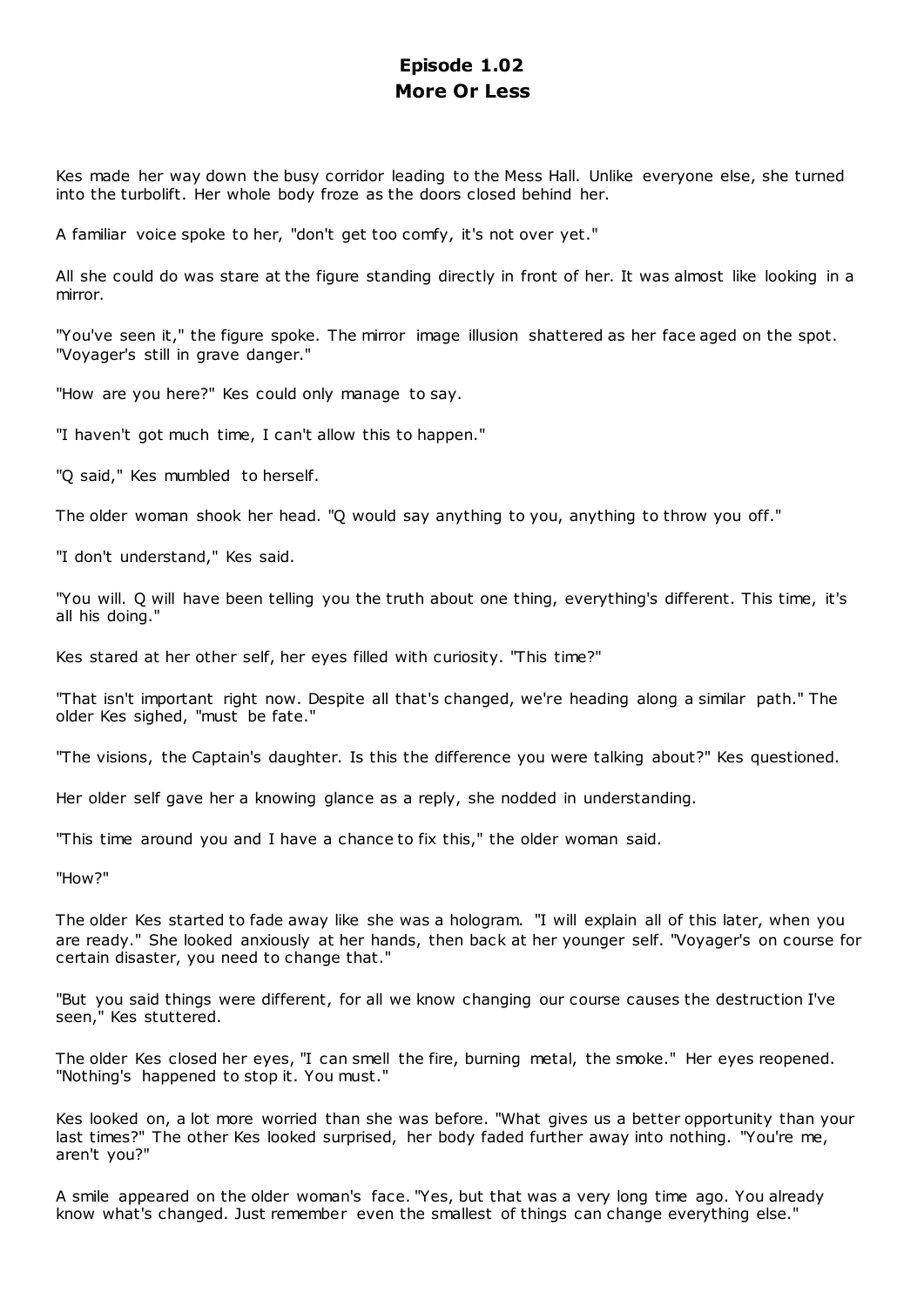She faded away completely, leaving the other Kes looking very desperate. "Oh no."

Her voice filled the air, "don't worry. You've already done your homework, you're on the right track."

Kes frowned in confusion, "what, I have?" She got no reply. "If I'm on the right track, and it involves the new baby." A thought occurred to her. "Computer, deck one." The turbolift sprung into action.

Seven of Nine stood in her alcove, with her eye tightly shut. Three shadows cast over her from her right.

"Ok, she's in her box. Which one of you has the receipt?" Kathryn muttered.

"Captain, we can't send her back. That'd be cruel," the Doctor protested.

Kathryn seemed confused at this remark. "And?"

"She would be a tactical advantage while we are in Borg Space," Tuvok explained.

"Heart warming," the Doctor rolled his eyes.

Kathryn grunted, sticking one hand on her hip. "How exactly? You do know the Borg adapt to everything. Don't you fools remember the weapon the Enterprise had? That didn't work cos they had assimilated the guy who knew about it." The two men sighed quietly to themselves, knowing it was probably best to wait for her to finish. "Did you think she'd just chuck nanoprobes at every problem we had, and we'd be fine and dandy. Imbecile."

"You know Captain. There is an alternative to going cold coffee for your daughter," the Doctor dared.

"I'm listening."

"Formula. True it may drain the energy reserves replicating it constantly, but it may be good for everyone's morale. I'd say that's important right now," the Doctor answered. He glanced over at Kathryn as he finished, and was shocked to see her standing there, drinking from an inhumanely sized mug. "How did she do that?"

"Years of experience," Tuvok answered without even batting an eyelid.

"Mmm hmm. Now what's the deal? She's still Borgy," Kathryn said after she finished the mug.

"Well erm, her human physiology is fighting back. I'd like to take her to Sickbay to start the extraction process," the Doctor explained.

"I'm not surprised, those things are huge," Kathryn sighed. The Doctor was about to say something to that but she butted in. "Why are we keeping her again? It's not like we care about ratings."

"Continuity," Tuvok and the Doctor both replied.

"Ugh, killjoys. Keep me up to date and... gah!" Kathryn jumped as she noticed the drone was now watching her. "So glad I finished my cup."

"Indeed," Tuvok murmured.

"Captain Janeway," Seven of Nine snapped. "How..." She looked around as she stepped forward. "We can't hear the others voices."

"Isn't that a good thing?" Kathryn whispered to the Doctor.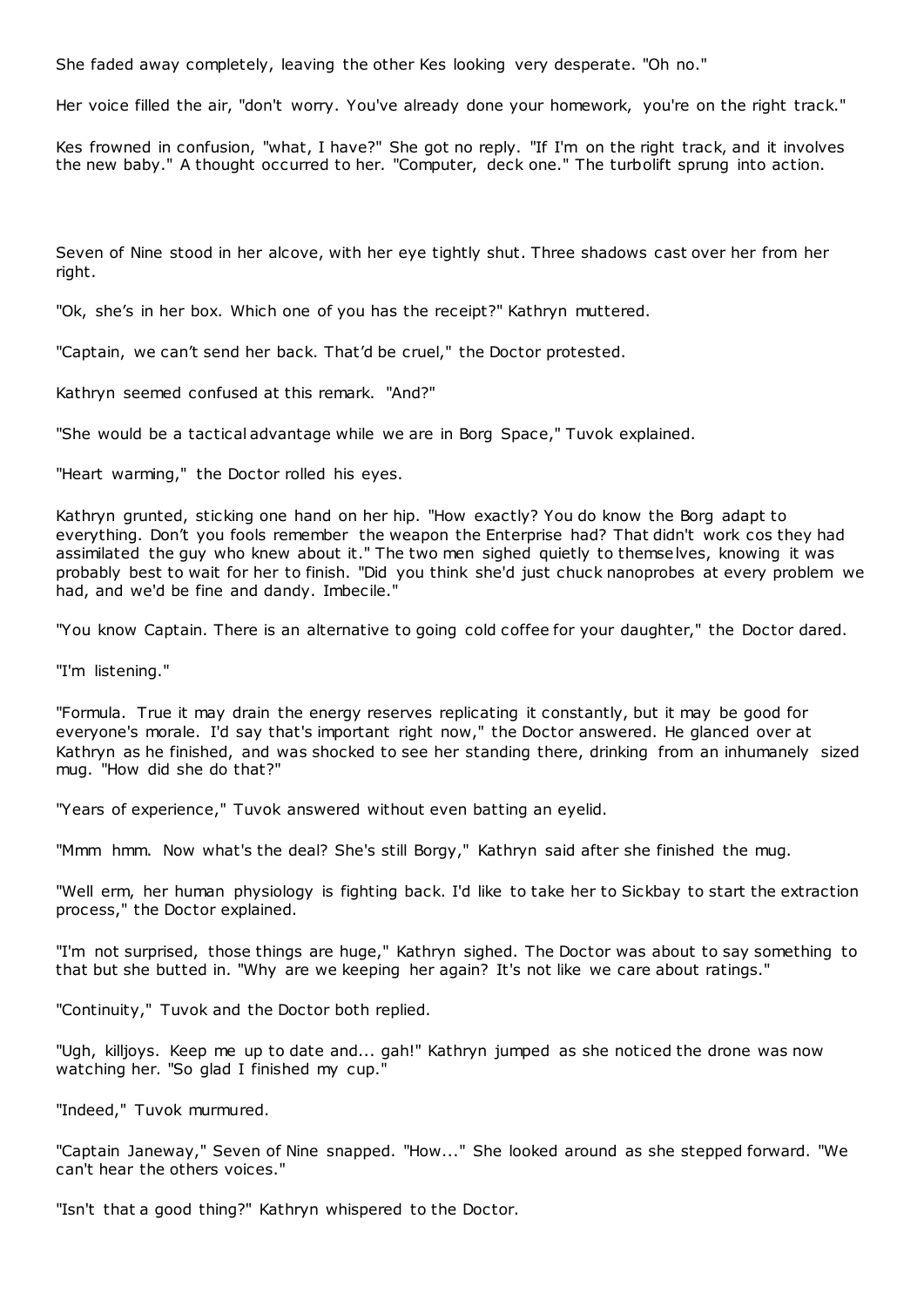"How did your crewmember do this to us?" Seven of Nine demanded.

Kathryn smirked as she sipped on a different mug, the Doctor looked on bewilderedly. "Um, you were attacking us, so you were stopped," he answered.

"Ha, that'll teach you," Kathryn smiled, tossing another cup aside. "The Doc here did all the work."

"How?" Seven of Nine asked with a hint of fear in her voice.

"I don't know, there's no replicator here and I swear she never moves from that spot," the Doctor stuttered.

"She means her connection to the Borg," Tuvok said.

"Oh, well recovering humans from the Borg is in my database. It's a piece of cake," the Doctor said.

Kathryn then drifted off, "coffee cake."

"No, how did your crewmember overpower us?" Seven of Nine snapped.

The Doctor frowned, "I see. I..."

Kathryn snorted, "is that all you care about? You think you're better than us? We won, you didn't, boo hoo."

"Return this drone to the Borg!" Seven of Nine demanded.

"Sure. Tuvok, prepare a spare torpedo casing for her," Kathryn said as she walked away.

Tuvok seemed confused, "just the other day she was telling me not to use them."

The Doctor sighed, he leaned forward to inject the drone with a sedative. "Maybe I should have suggested a gradual introduction to coffee."

"She would never have adhered to it," Tuvok responded.

The Doctor nodded in agreement. "How did you subdue her anyway? She seems to take it personally, which is odd for a drone so reliant on the Collective."

"I do not know. I was attempting to lock her out of navigation systems. Mr Paris fired at her but she had already adapted. The attempts to access our position just seized. When I looked up she was already unconscious."

"That's probably why she's a bit rattled then. I'll run a deeper scan once I get her to Sickbay, we can rule out biological or mechanical faults."

"If it is mechanical, then it would be useful to know before we are attacked again."

"I doubt it. You heard the Captain, the Borg probably knew either way as soon as it happened and adapted to it."

Tuvok stared at the drone's face, noticing her eyepiece was damaged. "I don't think they will."

Kes anxiously stood beside the galley, glancing around like she was looking for someone. Neelix appeared from below the counter, holding a basket of vegetables. "Sweeting? You're early for lunch."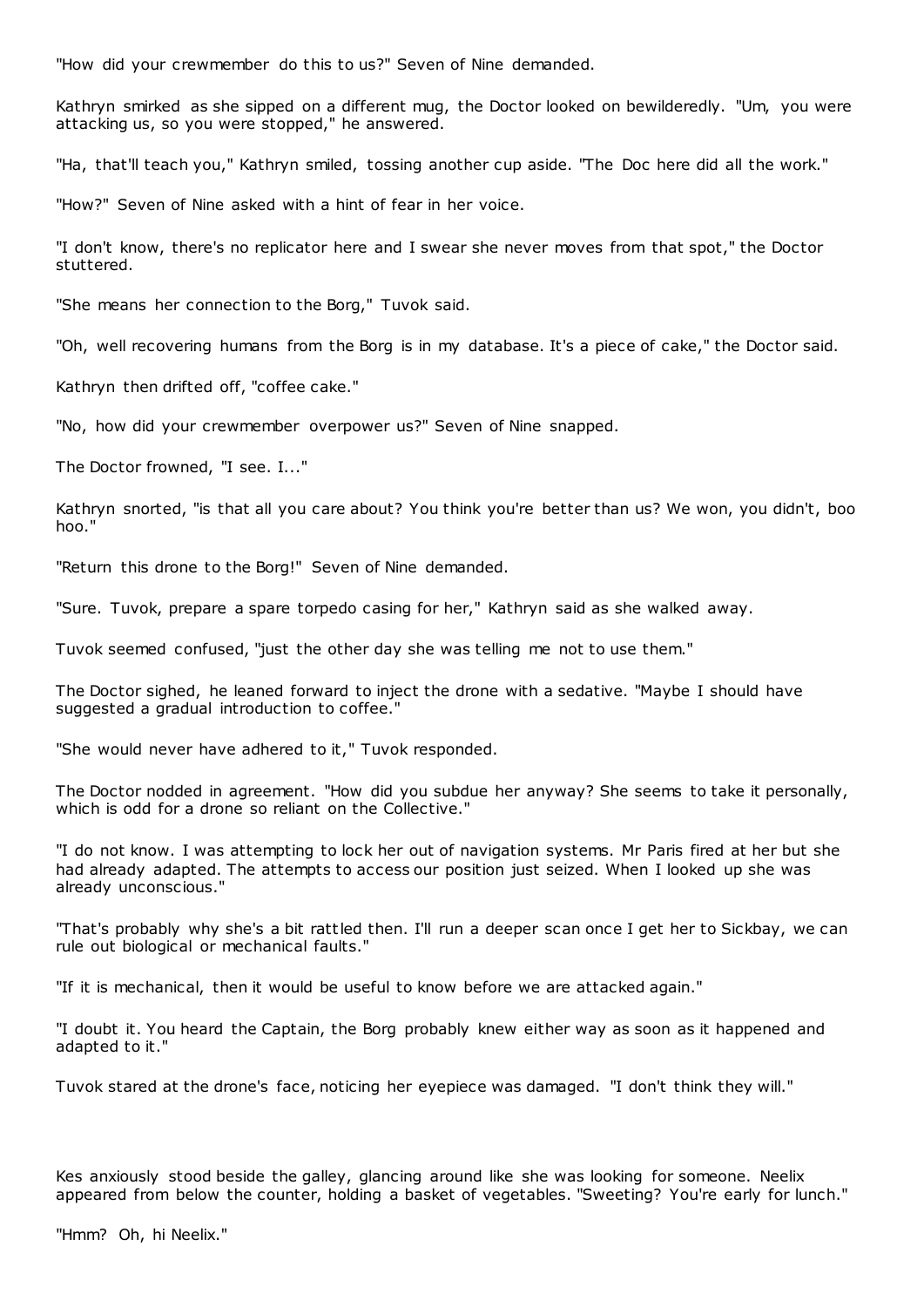"Ah, you have that look on your face."

"What look?"

"The telepathic look," Neelix answered as he put the basket on the counter. "Do you want to talk about it?"

Kes frowned and shook her head. "I don't think I can. I'm trying to make sense of it."

"Perhaps I can help. Sometimes talking about it outloud with someone can clear any jumble," Neelix smiled.

"It's just, things are different, but they're not. It's people's perceptions of it," Kes tried to put it into words. She half smiled, shaking her head again. "See, saying it outloud is probably worse."

"Are you saying that something's happened, but we just haven't seen it?" Neelix tried to make sense of it.

Kes reached forward to help him sort the vegetables in the basket. "In a way. It's not just that though. We never really found out where our new crewmember came from.

"Our Borg?" Neelix seemed puzzled.

"Sorry, our other new crewmember."

Neelix understood, "ah. I just think there's a lot of denial about her. Humans like to keep secrets about the most normal of things, they can be a little odd sometimes."

Kes nodded. "Once she's finished with our Borg crewmember, I'll have to talk to her." Neelix frowned as he noticed her tearing up a leaf of cabbage a little too much. "That's if she even remembers what I'll be talking about."

"You mean about the stuff that nobody knows about," Neelix said as he reached for what was left of the leaf.

"Oh, sorry Neelix," Kes sighed, instead resting her hands on the counter. "I thought it was just that one incident, but..." Her attention went back to Neelix. "Do you remember the rifts a few months ago."

"Yes of course," Neelix replied sadly. "We lost a few people, the ship was damaged."

"How did we solve them?" Kes asked him intently.

Neelix frowned as he tried to figure it out. "You know, I'm not sure. You always were the most perceptive of us. Perhaps you sensed it...'

"Imagined it you mean. No. I just remember what happened differently to everyone else." Kes sighed to herself, "I guess it doesn't really matter. It doesn't affect what's happening now."

Neelix smiled at her sympathetically. "It's bothering you though, it matters to me." His demeanor changed as a couple of crewmembers entered the room, one of them was James. The unknowns all sat down at one table, James went to the replicator. "Hmm, a lot of people are eager today."

Kes glanced behind her, she resisted the urge to comment and turned back to him. "We're in Borg Space, it's very stressful."

"Ah, my other job," Neelix smiled warmly. "Though, you were here first. My morale officer duties are directed your way first."

"That's not what I meant," Kes said.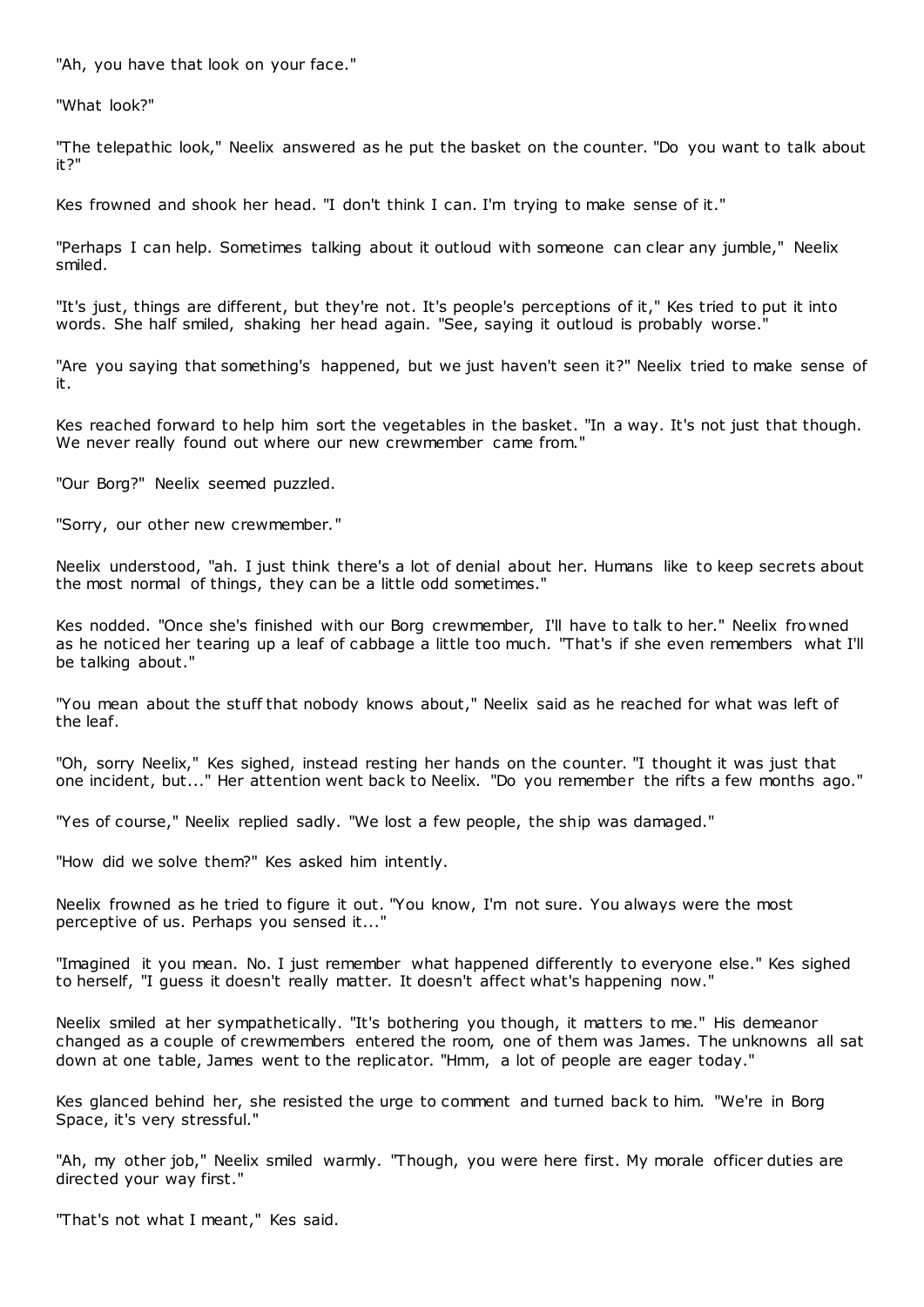Neelix frowned again as the other crewmembers attacked the other replicator. "Oh I see, comfort eating." He glanced at the other replicator in time to see James sit down nearby it with a cup. "May I suggest something?"

"I don't really feel hungry right now, Neelix," Kes replied.

"No. You told me that things happened differently to what you remember. Did you talk to people who you remember being involved in these events?" Neelix questioned.

Kes nodded. "That's the problem. I was in the meeting that discussed it, everyone involved were affected." Her face frowned again. "Well, almost."

"Almost?"

"Not everybody was in that meeting."

Neelix smiled broadly, "I hope I've been some help then."

"I hope so," Kes sighed, her eyes glazed over as she thought about it. Neelix decided to focus his attention just then at chopping the vegetables, and putting them in the pot. He was just about to slice away at some potatoes when Kes spoke again. "Maybe they're connected after all." Neelix's knife went flying backwards into the air, it soon plunged into the wall. "Oh dear, I'm sorry Neelix."

"It's alright," he stuttered, rubbing his wrist. "What's connected?"

"That vision I had when we entered Borg Space, what happened to the ship months ago..." Kes explained.

Neelix felt a headache coming on. "So you're saying that the same thing is going to damage the ship again? Is that why we've forgotten?"

"Perhaps," Kes replied. "Though since people remember the rifts themselves, and forgotten the minorish details, I don't think that's the reason."

"Oh," Neelix's headache turned into a migraine. "What does the Captain's new baby have to do with all of this?" Kes looked at him quizzically. "You asked about her earlier."

"Oh! No, no Neelix, I just thought that was another lost memory incident," Kes stammered as she lied to him. She felt terrible considering how nice he'd been to her, but it was probably for the best. His head looked ready to explode.

"Ah, maybe," Neelix cheerfully said, relieved something was making sense to him. "Maybe you should talk to the Captain after all. If the ship's in danger, she should be aware of it. Though are you sure that the vision wasn't warning you about Species 8472?" Kes nodded solemnly. "As for forgetting minor things, with the exception of making a baby of course, perhaps it would be best to put that on a back burner for the time being. Let it simmer while you roast the ship in danger in the oven. Not literally, as that would be terrible advice."

"You're right," Kes laughed. "I'll try to talk to her again. I just have one last person to double check events with. Thank you."

"Any time, Sweeting," Neelix smiled.

Kes nodded, then turned on her heel to make her way over to one of the occupied tables. Once she got there, he looked up at her.

"Can I?"

"You don't have to ask," he replied.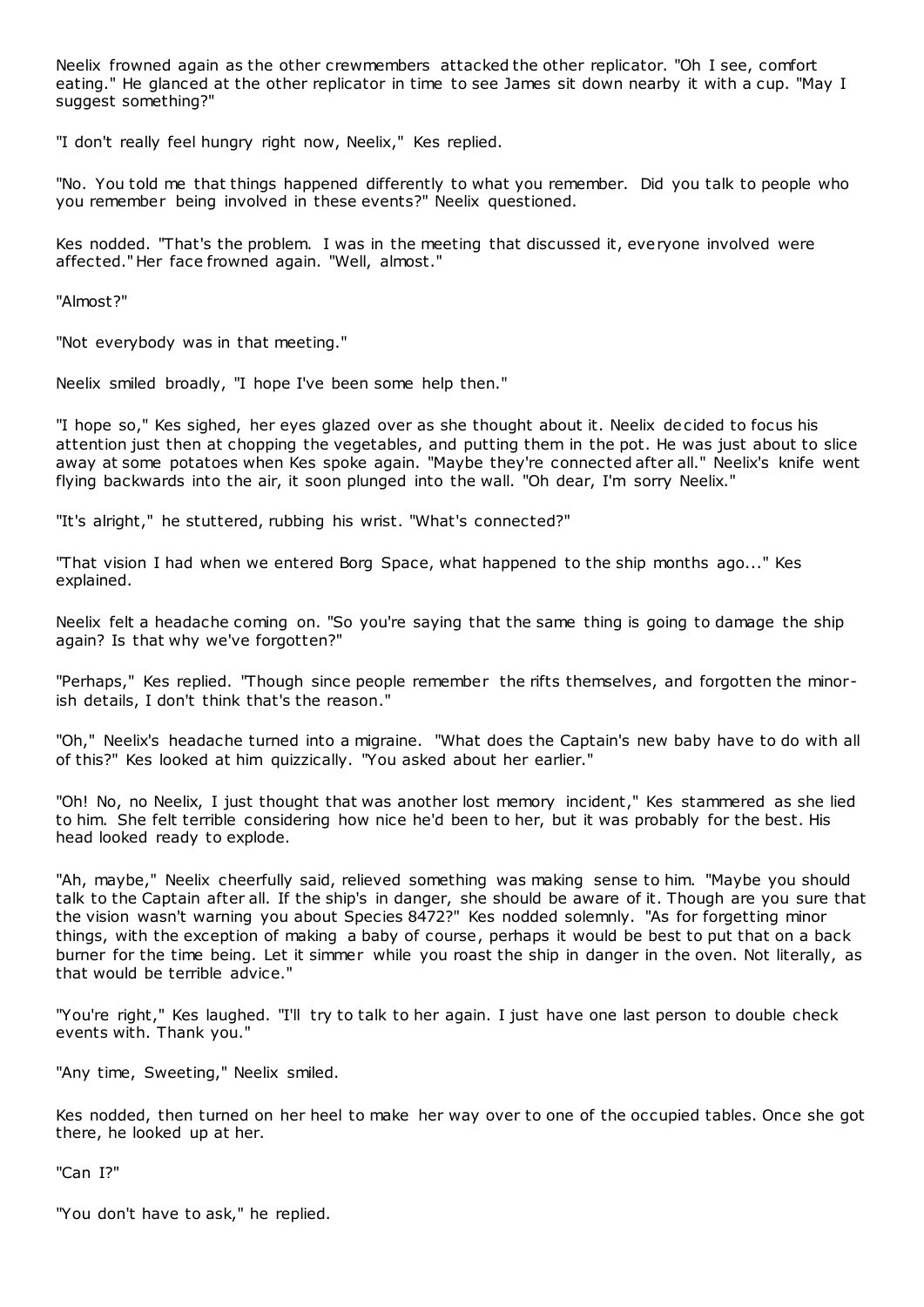Kes pulled out a chair to sit down opposite him. "I have a weird question for you."

James winced a little as he sat back in his chair. He eventually shrugged, "go for it."

"Ok, um... have you noticed anything different?" Kes carefully asked.

"Well, the ship has Borg green crap on it," James replied, he wasn't really sure what she was getting at.

"No, I mean... what do I mean," Kes mumbled. "Like things have changed since you went to night shift and came back again; people forgetting things, treating you differently cos of it."

James leaned forward again to fold his arms on the table. "Now that you mention it."

Kes tried to hide her relief, "for example?"

"Well five months ago I couldn't really turn a corner without somebody making a snide remark. I thought that it's been months, maybe they found something else to bitch about," James answered.

"So you remember what happened?" Kes blurted out without thinking.

James frowned in confusion, "I was wondering when the weird question was coming."

Kes sighed and shook her head. "I thought I was the only one." She noticed he was still frowning at her. "I think the reason why nobody is angry anymore is that they don't remember what they were mad about."

"Um, why do you think that?" James asked her.

"Because they don't remember what they were mad about," Kes could only reply with. "They remember anomalies tearing up the ship, possessed aliens shooting people, terrorist bombings. But all they remember is anomalies tearing up the ship, poss..."

"I get it," James interrupted her, raising his hand up a bit. "I think. I don't see the problem."

"I guess it isn't," Kes sighed. "As long as you remember though, I can ask you the weird question."

"I thought you already did," James commented.

"Not even close. I need a favour," Kes said.

#### **The Ready Room:**

It felt like it had been years since she last did this, but it had only been a long five months. The scent of strong coffee filled the room, just how she liked it. She leaned back in her chair, taking in the aroma, clutching her precious cup in her hands. Nothing could ruin this moment, she thought.

Sitting on her desk was a small mobile crib, raised enough so the occupant could watch her mother drink the coffee she deprived her of. As if she did it on purpose, as soon as Kathryn pressed the cup against her lips, her daughter cried louder than any Red Alert signal could.

Determined that her stubborn little girl wouldn't ruin that moment, she continued her sip anyway. With a heavy sigh she put her cup down on the desk, then sat forward.

The door chimed, but then quickly opened to reveal Chakotay. He quickened his pace to reach the desk. "Shall I?"

"Please. I'm so swamped right now," Kathryn replied, grateful for the visit.

Chakotay moved the little crib around so he could lift the tiny baby up into his arms. Kathryn meanwhile leaned back in her chair to finish her coffee moment. He raised an eyebrow in her direction,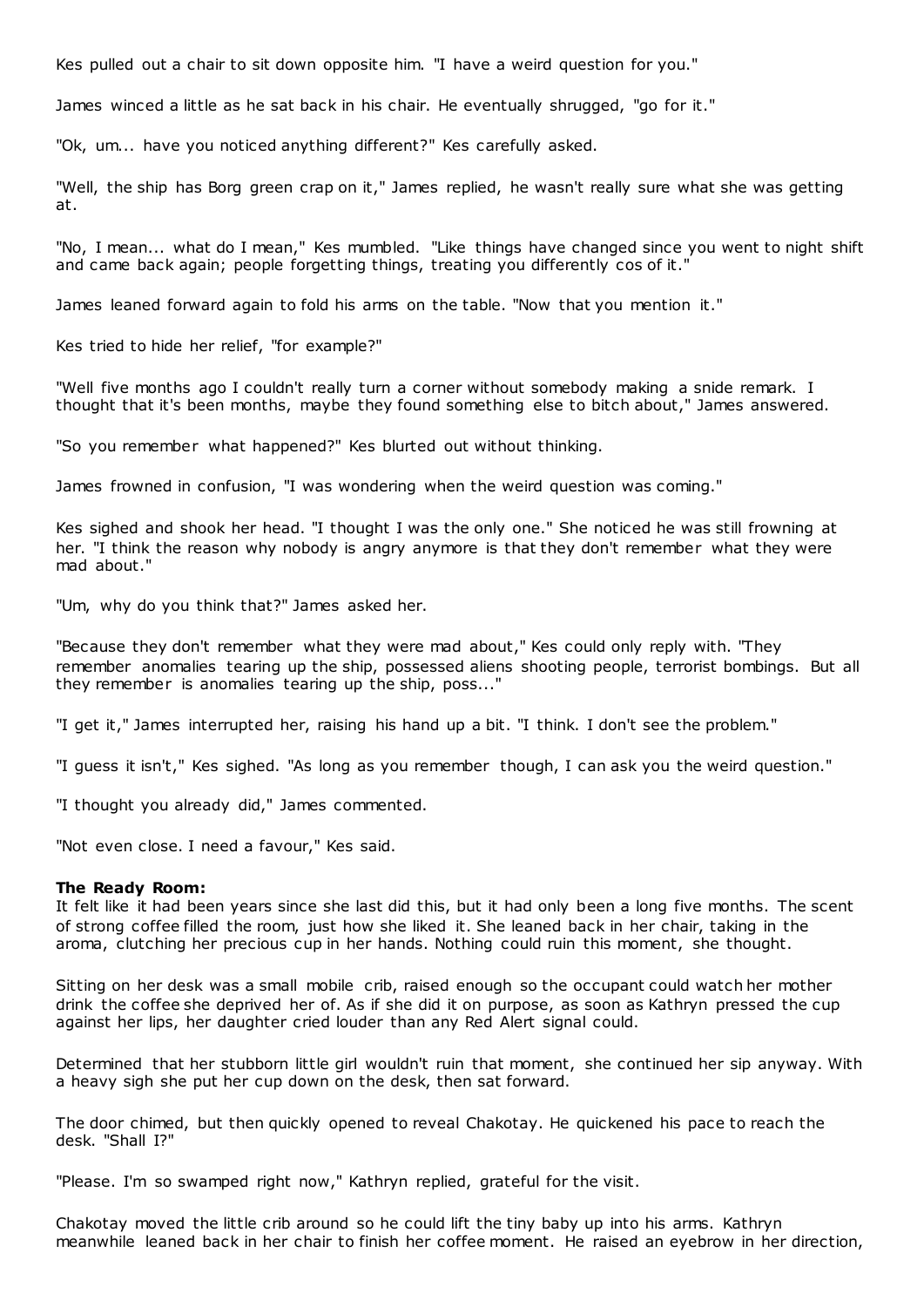but he thought it was best for his health if he didn't comment on it. Their daughter settled down after a little rocking.

"B'Elanna has given me an update on the Borg modifications. Apparently there's some stubborn part s that don't want to be removed in Engineering. I'm afraid we're stuck at impulse until they do."

"Why are we removing the Borg armour plating, it may be useful as we'll be in their space for a while," Kathryn questioned. "I doubt they'll honour the safe passage after what happened with Seven of Boobs."

Chakotay's eyebrow managed to raise higher, "are you still fixating on that? Nobody noticed until you mentioned it."

"Alright Tuvok!" Kathryn groaned to herself. "Don't make me laugh, nobody can miss those. It's like somebody spitting in your face. Only it's not spit, it's just a boob job."

Chakotay cleared his throat, smirking a little. "I checked her personnel file. She was assimilated at a very young age. I hardly think that they're artificial somehow."

"Yes because she hasn't been with a species that likes their implants, has she?" Kathryn remarked. Her hand reached for the coffee pot on the other side of the desk. Her demeanor calmed once she poured another cup. "A young age, you say? When did we meet the Borg again?"

Chakotay sat down opposite her, then moved the computer on the desk around so they could both see it. He keyed in a few commands. A personnel file appeared, showing a picture of a small blonde girl. "There's only one record from Deep Space Four. Her parents' ship was last spotted heading in the Delta Quadrant's direction. That was eighteen years ago."

"So you're saying the Enterprise wasn't the Borg's first Human meeting?" Kathryn said after a small sip.

Chakotay smiled mischievously, "which one?"

Kathryn's eyes narrowed, but not seriously. "The D, not that hideous prequel ship."

"That wasn't the one I had in mind," Chakotay decided to push his luck. His daughter made a little squeak as if to tell him that wasn't a good idea. Kathryn's face also told him this. "Before they started to dismantle the Cargo Bay, I thought I'd have a look in their database."

"Oh don't tell me they saw rebooted Kirk's Enterprise, saw that it was run by kids and left because of how ridiculous it was," Kathryn grumbled.

"Um, wrong dimension," Chakotay sighed. "Apparently Earth had another run in with the Borg while we were gone." He keyed in something on the computer, a page full of text appeared on it with a picture of another Federation ship in the corner.

Kathryn covered her head with her spare hand as she read it. "Ugh, time travel gives me a headache."

Chakotay eyed the huge coffee pot that was almost empty. "Sure it does."

"Wait, another Enterprise? What happened to the old one?" Kathryn complained. She gave up reading, and switched the computer back to their new crewmember's details.

Chakotay shrugged, "*strangely* enough, the Borg doesn't know the answer to that. Though thanks to some of the Borg's information when they assimilated it, we know stuff about the new one. Stuff that we could probably use here."

"I think you know better than that Chakotay," Kathryn groaned. "Installing something the Borg already know about isn't... wait, what? Assimilated? That ship will be newer than ours."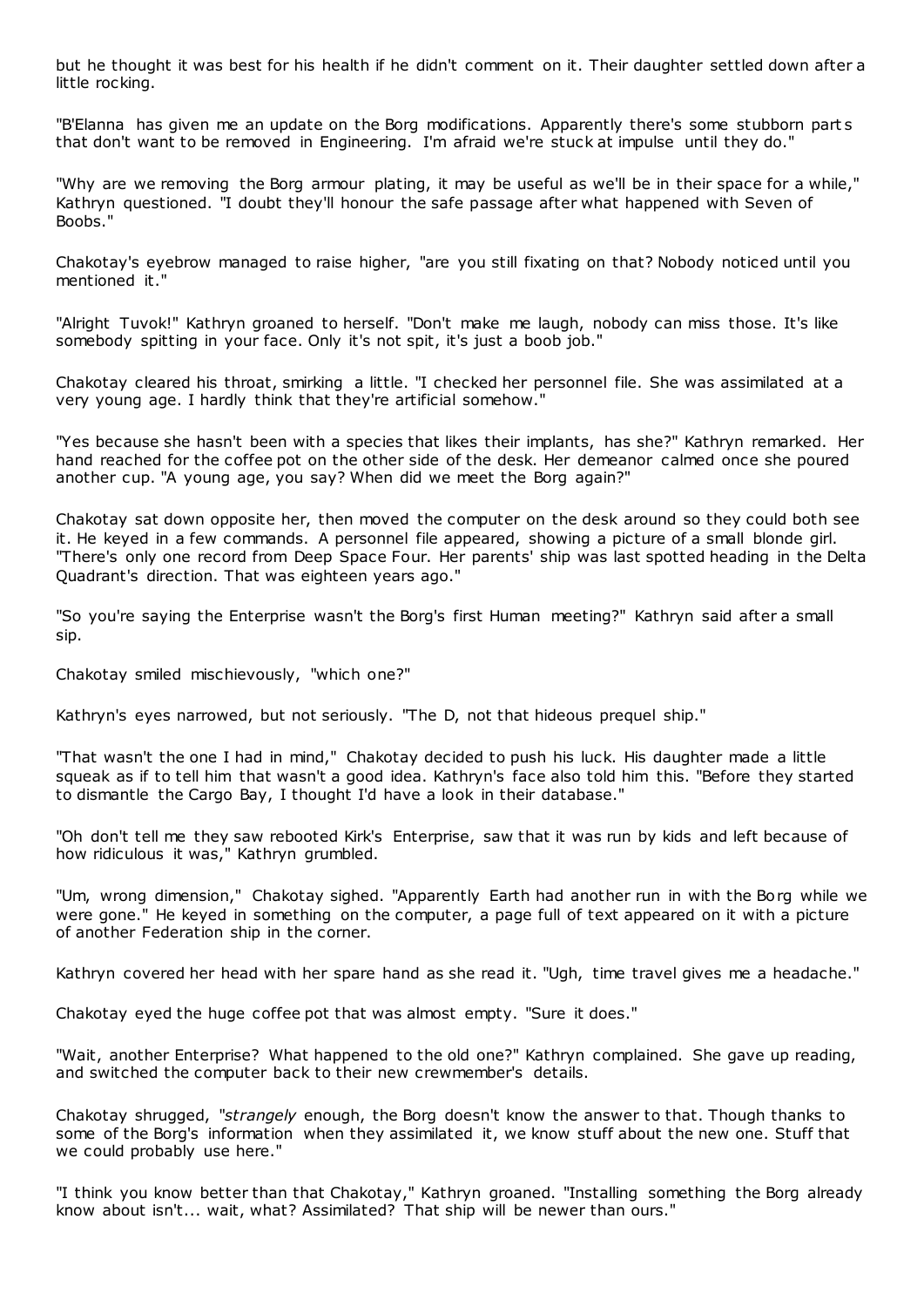Chakotay sighed, his expression showed a little worry. "I know. Hopefully that means the Borg will have no reason to assimilate us. We're old news."

"Even with one of their drones napping in my Cargo Bay?" Kathryn grumbled. "I don't think so." She climbed out of her seat whilst reaching for the pot again. "Maybe once she's mostly implantless she'll help us remove the junk you mentioned."

"Even the armour?" Chakotay smiled.

"Yes, in the meantime she could help with integrating anything new the Enterprise has," Kathryn said. Chakotay showed off his dimples this time, she rolled her eyes. "What?"

"I thought you were against it, and for good reason too," Chakotay replied. "Besides, I don't think getting Seven of Nine on our side will be that easy. She wasn't raised by Humans, she was raised by the Borg as a drone. Being an individual won't come as easily for her."

"Unless she starts assimilating us or wearing ridiculous boob eye catching outfits, keeping her here is for the best," Kathryn said. Chakotay shook his head. "Besides we're already a sitting duck if they know about more modern Starfleet ships. It's better than doing nothing."

### **Sickbay:**

The Doctor was getting a little impatient. Everytime he maneuvered around his patient he would almost bump into someone. He contained a sigh as he hovered the separate scanning tool of the tricorder over the ex-Borg's metallic skull.

"This skull plate is connected with over three million junctures. It'll take too long to remove them one at a time." A solution for this was already in his programming, "I'll have to remove a part of the skull itself." With that in mind he straightened back up and turned to walk to the instrument tray. As usual somebody was in his way. Not only was he in the way, Thompson had been leaning over her like he had been treating her too.

"Yikes, I thought I had it rough." That was the last straw, the Doctor swung around to the sanest of the intruders.

"Lieutenant, can you and your team of clowns please leave the surgical area?" he did not ask nicely.

Tuvok responded as he expected. "This Borg is a Security risk." Even he was standing a mere metre away from the biobed, but at least he wasn't almost sharing it.

"If she was conscious yes, but right now she isn't going anywhere," the Doctor argued impatiently.

"Clowns is a little harsh," Craig commented. Out of the three of them, he was the furthest away.

Thompson hadn't budged much to the Doctor's anger. In fact he seemed even closer than he was before. For some reason he moved his hands as if each one was carrying a ball. His eyes were wide. "Bigger than my hands. I dunno if that's a good thing."

"Forget I said anything," Craig muttered, his face red as if he had just done that.

Tuvok gently pulled Thompson away by the arm, they both backed off a metre or so. Craig decided to hang around the doorway instead.

"Thank you," the Doctor said dryly.

The doors swiftly opened, catching Craig off guard for a second. Kes hurried straight through them and passed him. "Sorry I'm late Doctor, I had something to sort out."

The Doctor shook his head, "you're just in time. We'll need to remove some of our patient's skull to remove the plating, she needs to be anaesthetised."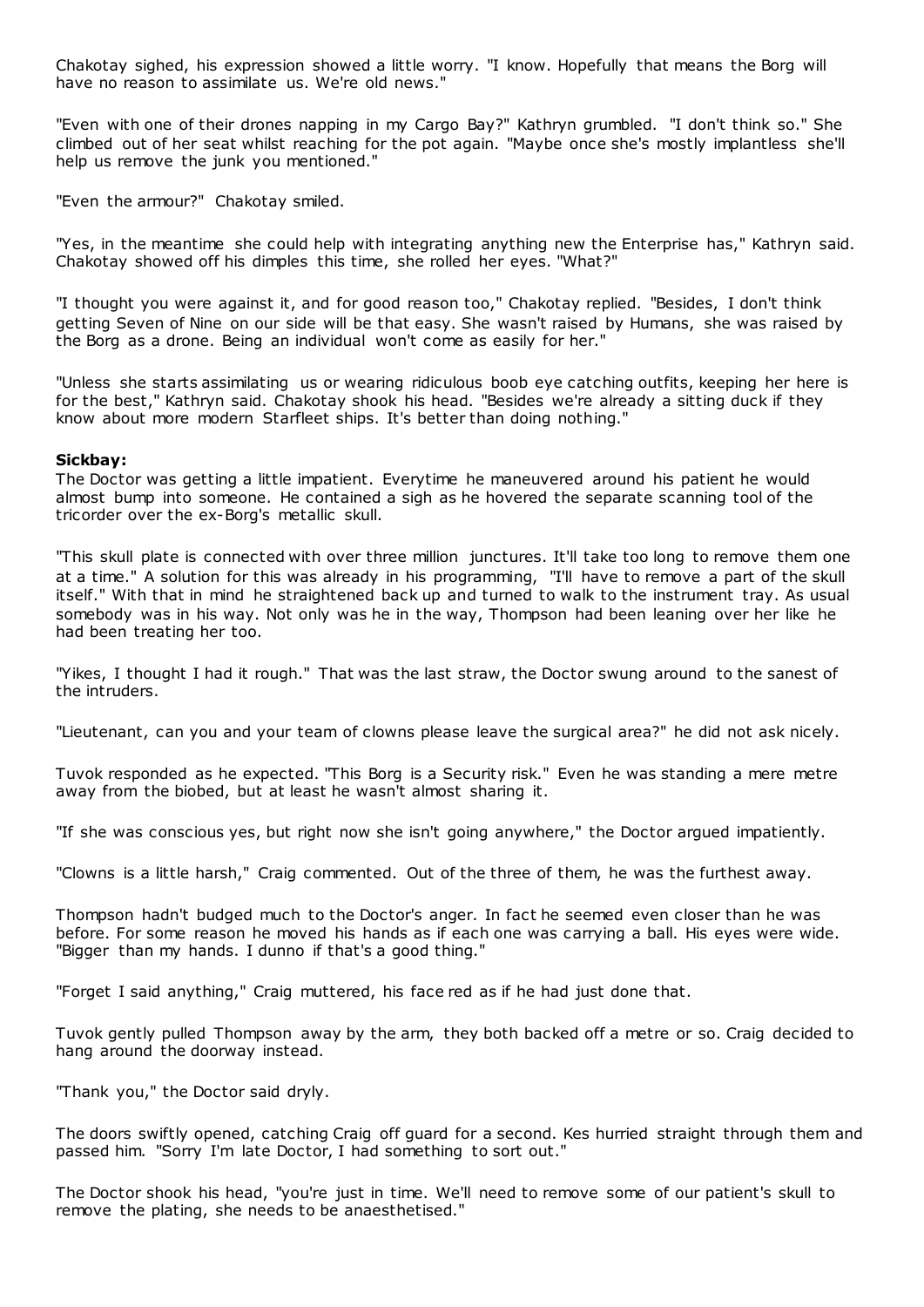Kes understood right away, "of course, Doctor." She turned in the direction of the equipment tray. One of the hyposprays swung itself through the air, directly at her. She caught it without even blinking an eye. Everyone's attention flew to her in amazement. Both the Doctor and Tuvok approached her as she silently gazed at the spray in her hand.

"Kes?" the Doctor could only say.

"I don't know. I just thought about it, and the next second it came to me," Kes calmly said.

"Have you been practising your telekinetic abilities again?" Tuvok asked her.

Kes shook her head, "no, not for months. I admit, this isn't the only thing that's happened."

"For example?" Tuvok asked with some Vulcan caution in his voice.

"I... I've been feeling a little different lately. More energetic , but I have been sleeping a lot less," Kes explained. She wasn't sure whether to bring up anything else. The Doctor was already scanning her.

"Your serotonin levels are 62% above normal!" he gasped. "Like a few days ago when you were in contact with Species 8472, the parts of your brain that allow telepathy, telekinesis are hyperstimulated."

"Does this mean that she's in contact with them again?" Tuvok asked, his hand already on the phaser in his belt.

"No. No, it's different," Kes tried to assure him. "This feels a lot more natural. It's hard to explain."

"Perhaps it's an after-effect from her contact with them," Tuvok suggested.

Kes didn't agree but she didn't say it outloud, the Doctor did however. He smiled dryly, "a reasonable diagnosis, for a Security Officer." He turned back to Kes, "I'd like to do some more scans later on, but first we should get back to our Borg."

"Yes, Doctor," Kes nodded.

They were about to get back to work when the doors opened again, this time for Kathryn.

"You called, what's the problem?"

Once again, it was crowded around the surgical biobed. The Doctor sighed as concern lines filled his forehead, he turned to face her. "Captain, I have some bad news. I already mentioned that her Human physiology is fighting back against the Borg technology. However it's intensifying."

"Doesn't that help your treatment of her?" Kathryn asked.

"If you recall, Seven of Nine clearly does not wish to be returned to Humanity," the Doctor carefully replied.

Tuvok noticed the danger signs lurking in Kathryn's face, he backed off.

"So we're supposed to keep a Borg drone walking around, fully connected and fully armoured? What the frick is this logic?" she spat.

Kes quickly handed her a handy travel mug. The aroma steaming out of it quickly disarmed Kathryn's deadly mood. The Doctor beamed proudly at his assistant for her quick thinking. "Good idea," he mouthed. She smiled back.

"Sooo, that's a bummer. She's Human whether she likes it or not..." Kathryn sighed.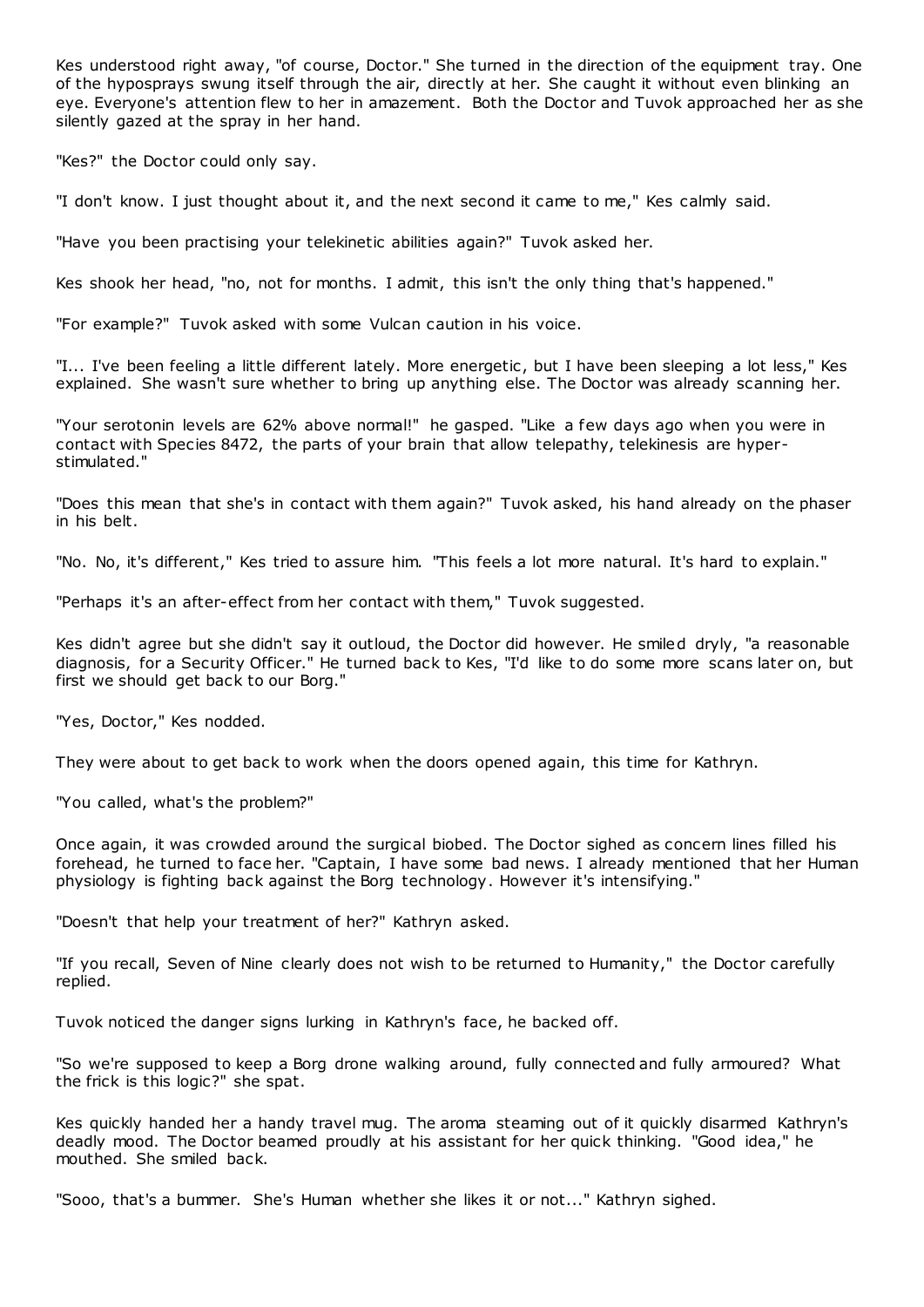"Yes. If we do nothing, it could be deadly to her," the Doctor said. "She'll have to decide if keeping her implants are worth her life."

Thompson sighed too, "that is a shame." Craig glanced at him, it seemed only he knew what he really meant, he shook his head in disgust.

"Weren't you about to start the procedure to remove a giant skull plate thing?" he decided to interrupt.

The Doctor turned to the young Security officer in surprise. "That's different, it's not..."

"Something she'd notice missing if she woke up, oh wait," Kathryn said, her crankiness returning. She took a long sip from the mug. "Next you'll be removing that dentist needle eye of hers, and giving her real clothes to wear. Silly boy."

"It's not my fault, the original episode we removed it before going over this little ethics dilemma," the Doctor protested. He turned to Craig, "and you spotted it, how?"

"It was a reasonable plot hole analysis, for a FV character," Tuvok countered. He frowned, "which sounds implausible, intriguing."

Craig's eyes widened as he noticed Kathryn giving him a motherly smile, she seemed closer as well. "Um no, I never thought that deeply about it. You just went *hey, she doesn't want these implants out,* and I'm like *wait, you were going to anyway.* I'm not..." Kathryn lunged for him, he squeezed his eyes shut and prepared for the worst. All he got was a clasp on the shoulder.

"Well no harm done. We still have to get her decision but..." the Doctor said.

"Hmm, toughie!" Kathryn sighed. She removed her spare hand and rested her chin against its palm. "We can't just dump her back in the collective, which is what she wants. It's too dangerous for us. Besides it's almost like the Borg's completely killed her ability to decide."

Kes frowned, "if she's disconnected and already decided..."

"That would only tell me that she wants the Borg to tell her what to do again, not a real decision," Kathryn said. She ended that thought with a final sip of her coffee. "Until she can choose for herself, somebody else needs to."

"But how do we know she's ready? What if she chooses to go back after all?" Kes questioned.

"First lets save her life. Doctor, disconnect everything," Kathryn ordered. Her attention went to the same place Thompson's was. "Everything." Tuvok's eyebrow went up, Thompson pouted, Craig resisted the urge to laugh as she was still right beside him.

The Doctor missed this, he nodded grimly, "yes Captain."

"Keep me informed," Kathryn ordered. She quickly made a bee-line to the exit. Kes instinctively followed her, which she noticed right away. "Kes?"

"I need to speak with you, it's important."

Kathryn glanced down at her empty coffee mug, and then into the desperate eyes of the Ocampan. She smiled warmly. "For you, anything. What is it?"

Meanwhile the Doctor decided to make a start on the drone without her. Before he could even touch her, her back arched. All three Security officers quickly reached for their weapons. Within seconds her whole body violently shook, alarms beeped just as violently.

"What is it?" Tuvok directed towards the Doctor. He read the nearest panel.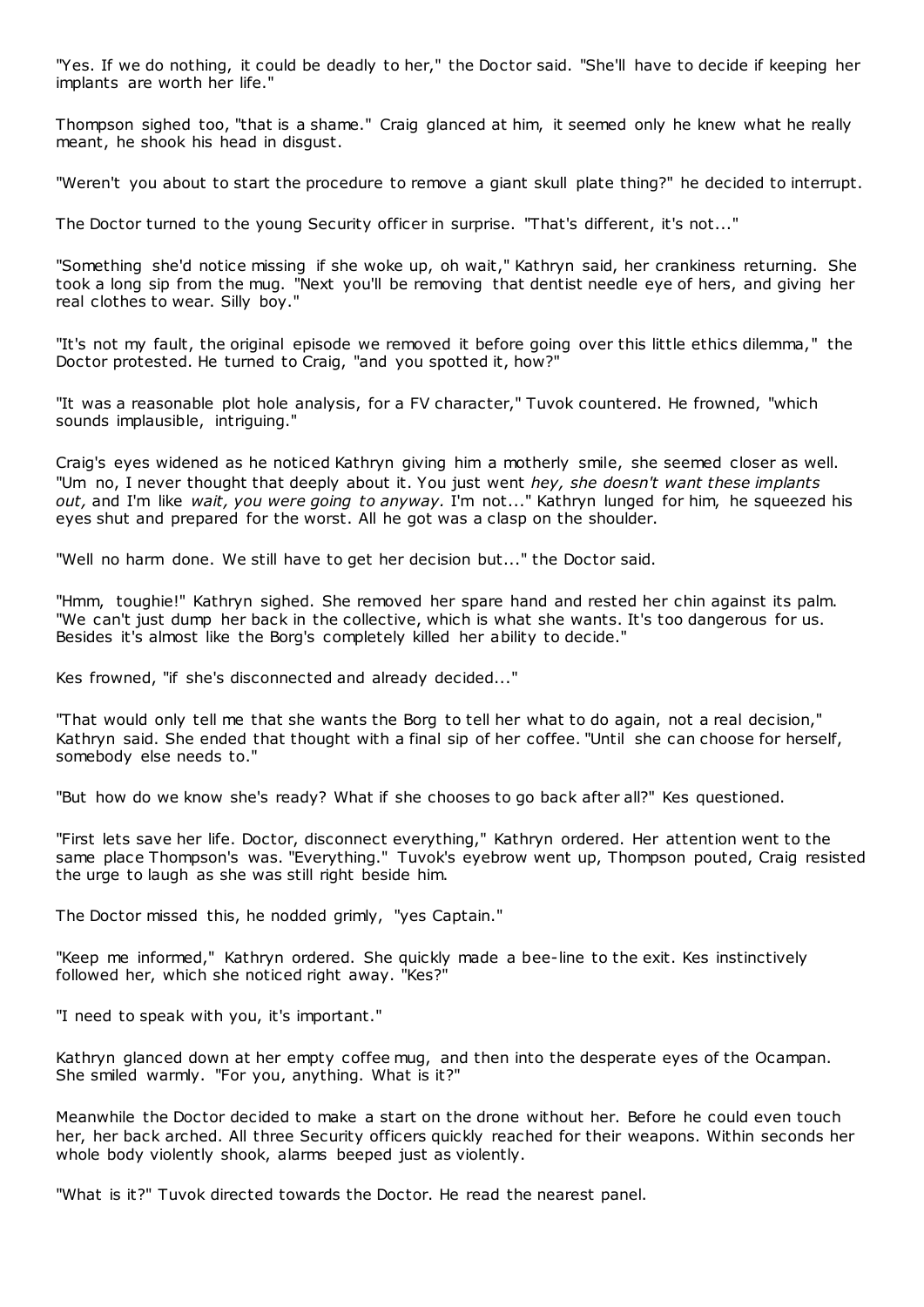"She's going into neural shock!" Kes headed over to join him, the Doctor turned to her. "We need to stabilise her motor cortex." He waited only a second, Kes wasn't responding. Her gaze seemed to be aimed at the drone, but seemed much further away. "Kes?"

"Wait, I can see it," she said softly.

The Doctor didn't understand, he looked at the readings but he couldn't see anything different that she could have. "See? See what?"

"I think the problem is in her Caligulae," Kes answered plainly. Her eyes never left the drone.

"I'll say, that's what I was going to say," Thompson stuttered. He jumped once he noticed Kathryn had joined him, giving him the stare. He felt himself shrinking, and his insides melting at the sight of it. "I uh... think it's time for us to swap with our teammates, Craigy." He ran out without an acknowledgment. Craig stared after him with his eyes wide.

"It's a nanoprobe. It's attached itself to the nerve," Kes said.

The Doctor didn't know what to say for once. Tuvok approached Kes, concern showing clearly on his face. "What do you mean by you can see it?"

"There's no time. Can we remove it without severing the nerve?" the Doctor asked her.

"I think I can show you better than I can tell you," Kes replied. Her eyes widened slightly. The Doctor could only look on with growing worry. The spasm's stopped. Seven of Nine's body relaxed into the biobed. All of the alarms calmed down along with her. The Doctor's tricorder hovered over her again.

"Amazing. Well done Kes," he carefully said. "Unorthodox, but effective."

Kathryn's more lethal gaze died down as she approached the biobed. She maneuvered herself between the Doctor and Tuvok, Kes' stare finally moved to everyone else.

The doors opening made the Doctor sigh in annoyance. He looked over to see Thompson's replacement walk in. He went straight over to Craig, his eyes were so wide they were starting to sting a little. James looked at the group by the biobed, then back at him.

"You do know they're fake, right?"

Craig finally blinked a few times, he turned to him. "What?" He understood immediately. "Oh, no no. Kes just went all deus ex machina on us all."

"What just happened?" Kathryn decided to ask.

"It was like the hypospray. I focused on the problem, and it was if my senses lead me straight to it. I can't really explain better than that," Kes tried to help. "Destroying the implant, I only had to want it. "

"That's an extremely dramatic shift in your previous telekinetic prowess," Tuvok said.

"That's an understatement. She just performed micro biology surgery with a single thought. That's incredible," the Doctor said.

"Tops the hypospray mind throw, that's for sure," Craig said in James' direction.

"Still. Your telekinetic powers are still undisciplined, and therefore unpredictable," Tuvok said the same old tired line. Most of the room groaned.

"Wait, she just wished away a tiny implant attached to some old body part, without killing the drone. How much more disciplined does she have to get so you stop saying that?" James said.

Tuvok only answered in his usual silent way. Kes half smiled.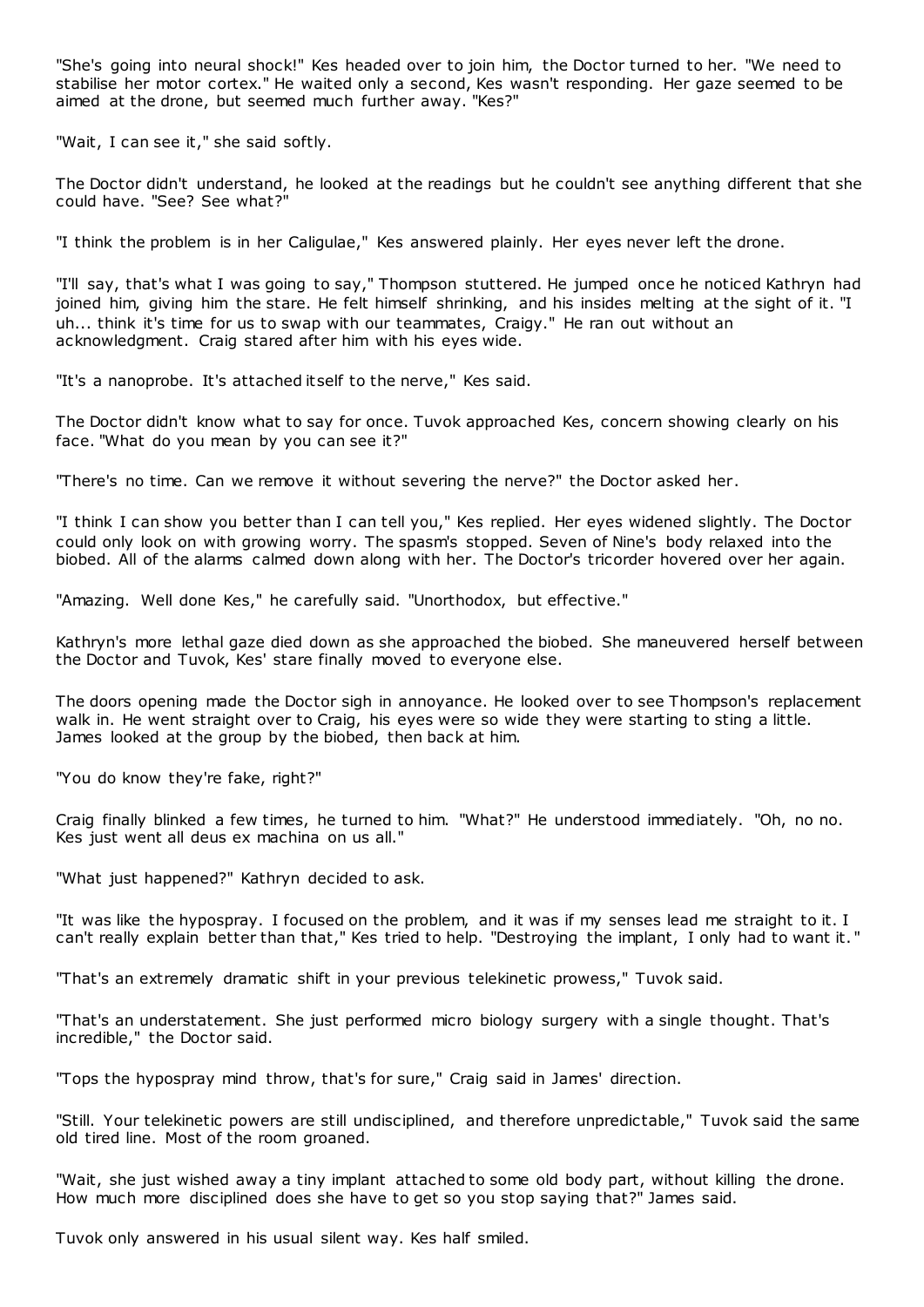Kathryn sighed, clutching her forehead like she had a headache. "One patronising Security officer at a time, please."

James shook his head while Kes cast a glance back, showing him and Craig her smile.

"Perhaps we should discuss this situation first, after all," Tuvok said, gesturing to Seven of Nine briefly before returning to Kes.

Kes shook her head, her gaze met with the worried Doctor's. "No, I'm fine. I want to help her first."

The Doctor smiled a little proudly, but his worry was trying to overpower it. Kathryn heavily sighed.

"Well, either way keep me informed," she said, focusing most of her sentence on Kes. She knowingly nodded. "If you think of anything, *specific*, call me immediately." She headed for the exit, passing a brief but odd glance James' way as she passed. He pretended he didn't see it.

"Specific?" Tuvok questioned.

Kes glanced down briefly with hesitation, she glanced back at him once she had hidden it.

# **The Bridge:**

Kathryn re-entered the Bridge, holding her now re-filled travel mug. She only had to gesture her head to the side to get Chakotay to follow her. Chakotay looked very concerned once he entered the Ready Room. He felt like he was forgetting something as well, so that didn't help.

"I have the Bridge," both Tom and Harry said. Tom turned around to scowl at him, he did so back.

Jessie rolled her eyes, "not this crap again."

"I think it should be on rank and looks, so I by default..." Tom argued.

"Janeway, really?" Harry butted in. "And that would only even it out, as you only have the rank."

"Wow Harry, I'm hurt and a little proud of you," Tom said.

Harry half rolled his own eyes. "Nah, we don't want to give Jessie another shot." Jessie narrowed her eyes as she looked across the Bridge. Harry could feel the iciness of her stare despite the distance between them. "It's a compliment... but an insult too, damn."

"Fine, talent, rank and height. There," Tom argued.

"Minus two so far," Jessie muttered.

"So you think actual command ability and not talking nonsense shouldn't count?" Harry questioned. "I'm obviously better suited to this than you are."

Meanwhile in the Ready Room, Chakotay and Kathryn were standing in silence, deep in their own worried thoughts. The thought that he had forgotten something was completely gone.

He finally broke the silence, "so she has no idea about when or even how?"

Kathryn shook her head. "No. All she knows for certain is that we're in danger."

"I can't imagine it being anything other than the Borg. They betrayed us and here we are, still in their space," Chakotay said.

Kathryn tried to suppress a scowl in his direction, it just looked like she was badly winking at him with both eyes. "I hope that isn't a told you so, Commander."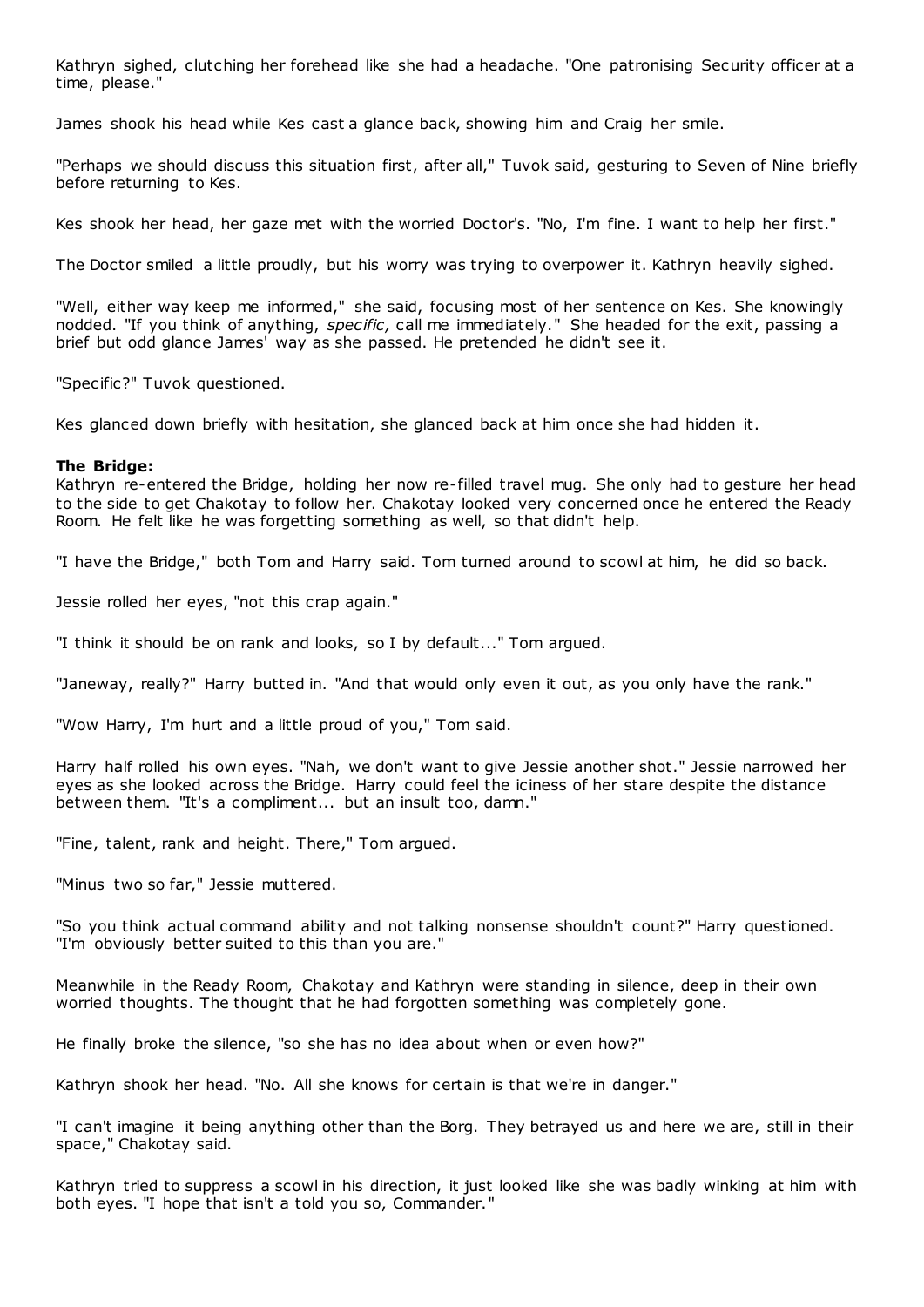Chakotay chuckled, "of course not. Just suggesting a possible disaster in the making."

The pair of them threw their heads towards the door, not literally of course, at the already familiar sound of a baby wailing. They looked at each other with quiet dismay.

"That's what I was forgetting," he said in a guilty voice.

Kathryn just sighed in understanding, "we need a babysitter."

Meanwhile on the Bridge, all people could see were a couple of tiny feet kicking from a baby carrier abandoned on Kathryn's chair. They could hear a lot more than that obviously.

"That makes no sense Harry," Tom grumbled.

Yes, they were still arguing. Jessie shook her head and rolled her eyes again.

"You were right before, you're the night shift king. Be my guest," Tom continued, gesturing to the Captain's seat.

Harry timidly shook his head. "I'm only an Ensign, I'm way too confident for my own good."

"Fine, take yourself down a peg," Tom stuttered, still pointing.

Luckily for those two, Kathryn and Chakotay hurried back onto the Bridge. Chakotay got to her first, and quickly scooped her up in his arms. "Hmm, I think I know what she wants." Kathryn grabbed a small bag from between the chairs. Chakotay looked on in surprise, but was quickly deflated when the first thing she brought out was a filter coffee bag. "I hope not." He quickly escaped back into the Ready Room with her.

"What?" Kathryn huffed. She looked at the bag, sighed that she picked up the wrong thing. Then she smiled when she realised it was the right *wrong* thing, she started drooling at the thought.

"A Janeway kid hasn't got a chance, has it?" Jessie muttered to herself. Everyone on the bridge agreed, but they didn't dare vocalise that.

# **Several bags of coffee later...**

*"Captain, Captain respond?" the Doctor's voice rang around the room.*

"Yes Chakotay, I would like a coffee massage," Kathryn mumbled. She rolled onto her back, her nostrils flared. A loud snore escaped her mouth as she raised her hand like it had a cup in it. Her arm swung out to the right. "Stick it up your backside you..." she trailed off into a sleepy mumble.

*"Perhaps she's busy with her baby," Kes' voice said.*

"Yeah Tom, nobody likes you," Kathryn continued. "Go eat some Neelix food you pillock."

*"I'll give her a few minutes, then I'll call the Commander," the Doctor's voice said.*

Kathryn rolled onto her left, she wrapped one arm around herself. "A coffee scented dress, you shouldn't have," she purred. This turned into a giggle, "I didn't know you liked me that way Doccie, you devil." Her face scrunched up, "get some hair and then we'll talk."

# *"Sickbay to Janeway?"*

"It's not crunch time," Kathryn mumbled. She flopped back onto her back. Whilst she had been on her side she had started to drool a little. "Oh Harry, keep dreaming. You'll be a real boy someday... as if!" Her mouth opened wide again, even Deck 15 would hear the resulting snores. "All I want is some coffee, something I can drink all night..." she started to half mumble and half sing. Her right hand reached for the empty cup lying at her side.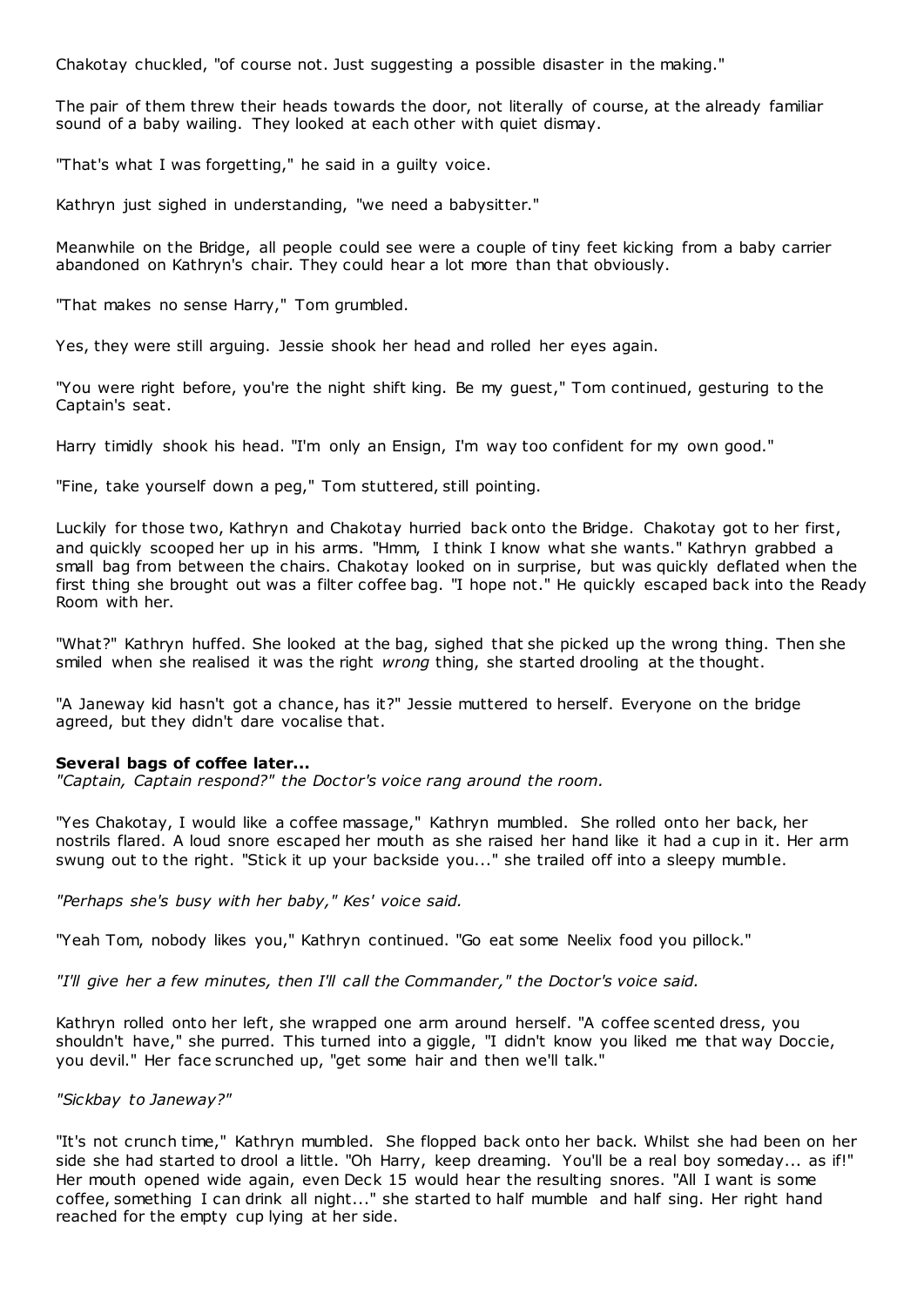# *"Captain?"*

"I wanna drink and drink, and let it all out," the singing continued. The cup holding arm swung it back to her face, but a little too hard. Luckily it was only the plastic travel mug. It was enough to bring her out of her nap. She rose into a seating position while yawning a few times. This was when she noticed her cup was not only the cause of her aching face, but it was empty too.

"Crap, I'd better tell Tuvok about this." She jumped to her feet. After a second of normality, her whole body wobbled a bit. "Red alert time."

# *"Sickbay to Janeway."*

Kathryn tapped her chest a few times until she got the commbadge. "Wow Doctor, good timing. I think I've been attacked."

*"Attacked? Really? If you can, come to Sickbay and..."*

Kathryn wobbled a bit more, she double checked her cup. "Yeah, I woke up on the floor w ith a bruise and all my coffee is gone." She looked around at the various coffee packets on the floor. "They're dirty buggers too."

She heard a sigh on the other end of the comm, and just managed to make out quiet laughter. *"Did you have any coffee before this happened?"*

"I was about to put it into my filter machine... Oh! Those impatient assholes just couldn't wait for me to brew some. Can you believe some people would be that impatient?" Kathryn said.

*"Um... yes I can really believe that. Come to Sickbay. You can kill two birds with one stone."*

Kathryn gasped, "birds stole my coffee? I'll do more than hit them with a stone." With that she ran out.

*"No wonder Seven of Nine doesn't want to join the crew," Kes sighed.*

# **Sickbay:**

The Doctor was busy showing off his latest creation to the Security members there, they looked a little horrified as it seemed to stare back.

"See, it'll replace the eye piece perfectly and no one will notice the difference," he advertised.

"It's staring at me," Foster whimpered. Craig nodded.

The Doctor didn't hear, he raised the eye in his hand, which was mechanical around the back, so it was face level. "Notice the pigment, it matches our Borg's exactly."

Craig shifted to the side, half expecting the eye to follow his movement. Luckily it didn't. "It's still creepy," he sighed in partial relief. He cringed as Kes walked passed him, carrying the huge skull plate the drone had on before.

"Ah, if you'd like you can put a little forcefield around the chamber that'll go in," the Doctor cheerfully said.

Craig's eyes followed Kes' journey through the office. "I like your thinking." He rushed to follow her.

"It's hard getting good Security these days," the Doctor commented with a wry smile.

# **Meanwhile:**

The turbolift doors swooshed open, the panel on the corridor side of it began to flash red. The occupant stepped out, then turned immediately to it. A few quick presses stopped it and returned it to normal.

Only just around the corner were a group of three Security officers.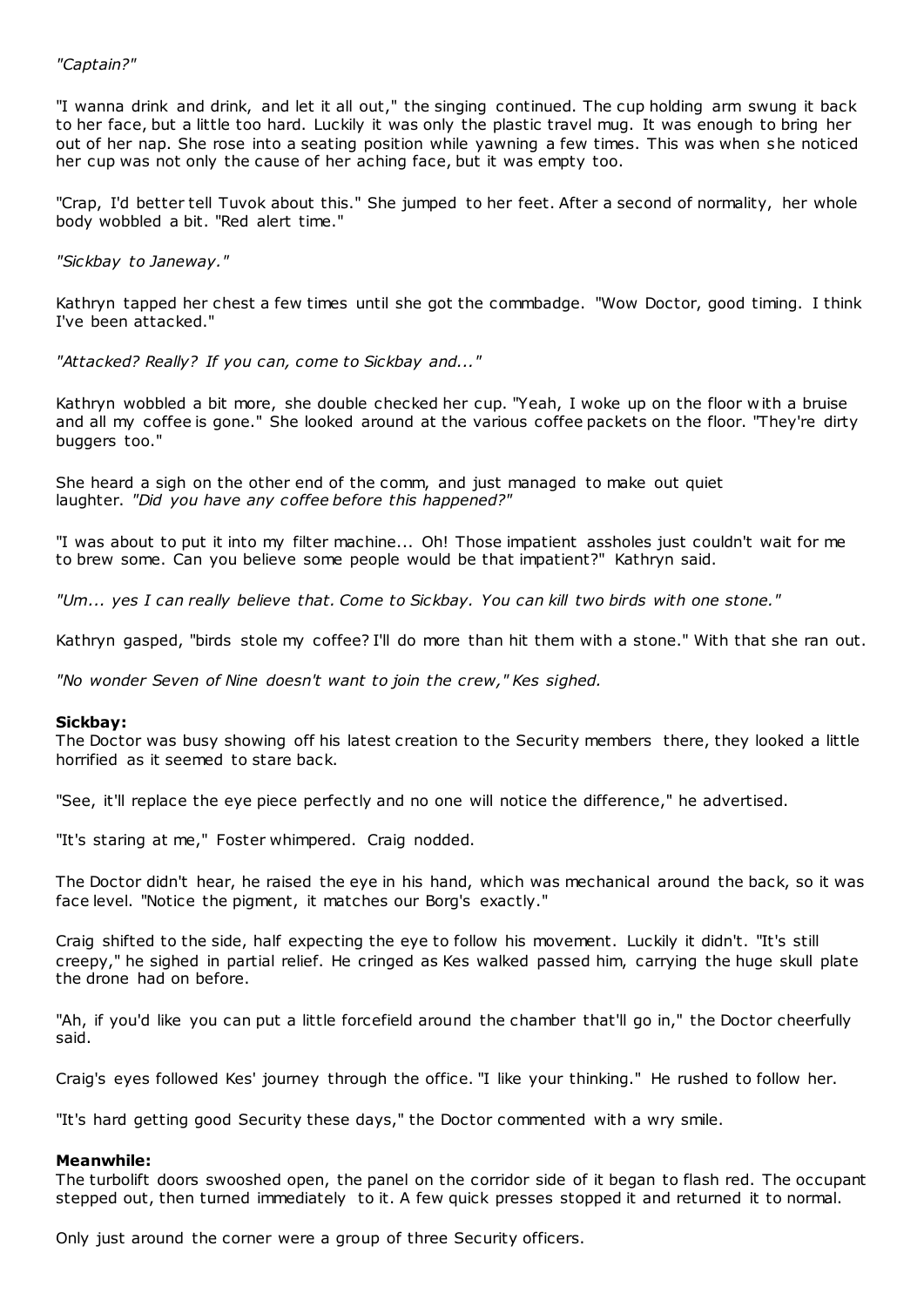"I hate it when it's our turn for Deck Thirteen duty," one man said.

"I'm telling you, this place gets more spookier everytime I come here," a second man said.

"Yeah you feel like something dangerous will pop out at any second," another man said.

"Excuse me?" a fourth said. The Security team jumped out of their skin. Their second reaction was to quickly point phaser rifles at the fourth voice. "Well at least you didn't run away, wetting yourself," James tried not to smirk.

The three officers relaxed, and lowered their rifles. The first man stepped ahead of the other two with an angry look on his face.

"What are you doing here, Taylor? Your team is supposed to be guarding the Borg," he grunted.

"Why else would I be here?" James answered with a frown.

The team stared at him blankly, the first one shook his head in anger. "Funny place to skive isn't it?"

"Yeah, this deck is branded Security Level Ten, authorised personnel only," the second guy said.

James narrowed his eyes slightly, then raised his eyebrow. "Okay, so why is it level ten?" The team looked at him like he had grown a second head, one of them laughed quietly.

"Did you hit your head or something?" the first man asked with a smile.

"I'm starting to wonder the same about you three," James muttered to himself. He shook his head, "look I'm relieving you, go gas around another deck." All three of them laughed to his surprise. "What now?"

"You, alone? That's a good one," the first man sniggered.

"If I didn't know any better he wants to sneak a girl down here," the third man chuckled.

James was starting to get annoyed now, but the men didn't seem to notice or care about that. "You know it's not safe down here, hence the level ten." The laughter continued. "I don't know why I'm bothering," he mumbled with a roll of the eyes.

"If you want, we'll go if you bring the rest of your so called team. You can all cry for your mummy and... what did you say, wet your pants, together," the first man teased.

"I'm only going to say this once, in a way you'll probably not understand cos you're a bunch of forgetful idiots; get off this deck, or I'll make you," James said whilst clenching his fists. Just as he expected the group laughed their butts off to this threat. He sighed, "so I'm going to have to remind some people. Fair enough."

#### **Sickbay:**

Kathryn had joined everyone now. Just looking at her or smelling her, you could tell she was still under the coffee influence. However she was trying her best to fool everyone with her best serious face. The Doctor gestured to Kes, she nodded. Not noticing this Kathryn put her hands on her hips, missing one a couple of times.

"She's out of immediate danger for now. She's responded very well to the surgery," he explained.

"How interesting," Kathryn said, her lips threatening to curl a little. "Is she ready to have a little chat?"

"Almost," the Doctor said, making eye contact with an approaching Kes. Before Kathryn could even figure anything out, Kes pressed a hypospray into her arm. Within seconds she didn't have to force her serious face. "No time like the present."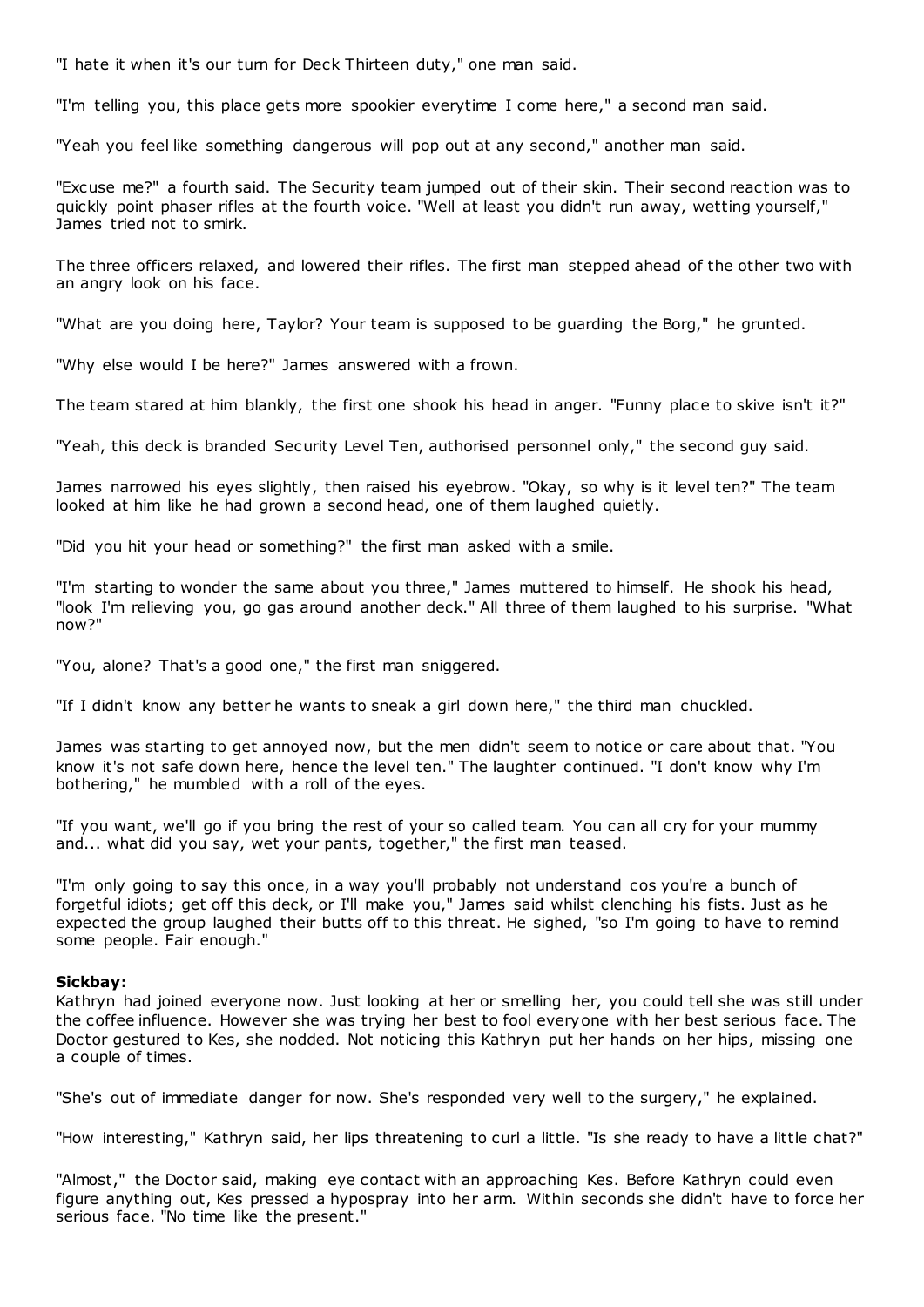Tuvok decided to interrupt, he approached Kes. "How are you feeling Kes?"

Kes smiled warmly at him. "I feel exhilarated. I feel so much more focused now."

"I see. Perhaps you and I can explore these new abilities further," Tuvok said.

"That would be a good idea. There are some things we need answers to," Kathryn agreed.

Kes nodded, "what do you suggest, Tuvok?"

"A guided focused meditation would be an excellent start. It should help you focus on one ability, allowing you to explore it further," Tuvok explained.

Kes turned towards the Doctor, his smile was enough of an answer. "What are we waiting for?"

Kathryn smirked as this took Tuvok a little off his Vulcan guard. He did what he usually did in that situation, raised his eyebrow. He gestured his arm to the door. "Then we should proceed."

Kes turned back to the Doctor. "We won't be continuing until tomorrow, take your time," he said. She smiled appreciatively at him before she walked out, Tuvok followed her.

"So when can I talk to Seven of Nine?" Kathryn asked.

The Doctor smiled, "I can wake her now if you'd like." Kathryn nodded. He approached the main biobed, his own hypospray in hand. She followed him. Her eyes widened at the sight of the ex drone.

Seven of Nine's skin was no longer a dull grey, but a light pink. Her imposing eye piece had been removed, all that was left was a tiny little circular device covering her pupil. A lot of the technology that covered her body suit was gone, even parts of that suit were missing. Around her neck and various other places were what looked like grey duct tape.

"You couldn't have left the body suit till last?" she asked, with a dark look backwards. Even the Doctor felt like he was melting away from the gaze.

"No, it had to go at the same time as the implants. They're attached."

"Sure," Kathryn didn't believe him.

He quickly pushed a hypospray into the drone's neck, then backed away. With no fear Kathryn leaned on the biobed so she'd be the first thing she saw. Her only eye flickered open. Disoriented she explored her surroundings until she discovered Kathryn. Her body rose to a sitting position, only then noticing the lack of implants and the weird tape on her arm.

"What, what have you done to me?" she growled.

"Your Human physiology was fighting the Borg implants. You were dying," the Doctor answered carefully and sympathetically. "I'm sorry, but we had no choice."

Seven of Nine continued to scan the changes to her body, the disgust on her face grew.

"Those are derma-plastic grafts," the Doctor explained, gesturing to duct tape like material. "They'll help the regeneration process."

"Unacceptable!" Seven of Nine's gaze met Kathryn's, her fury only grew. She leapt off the bed so she was on the opposite side to them. "You should have let us die."

"I could, but continuity's a bitch," Kathryn muttered. The Doctor cleared his throat. "I couldn't do that."

"This drone cannot survive without the collective!" Seven of Nine cried.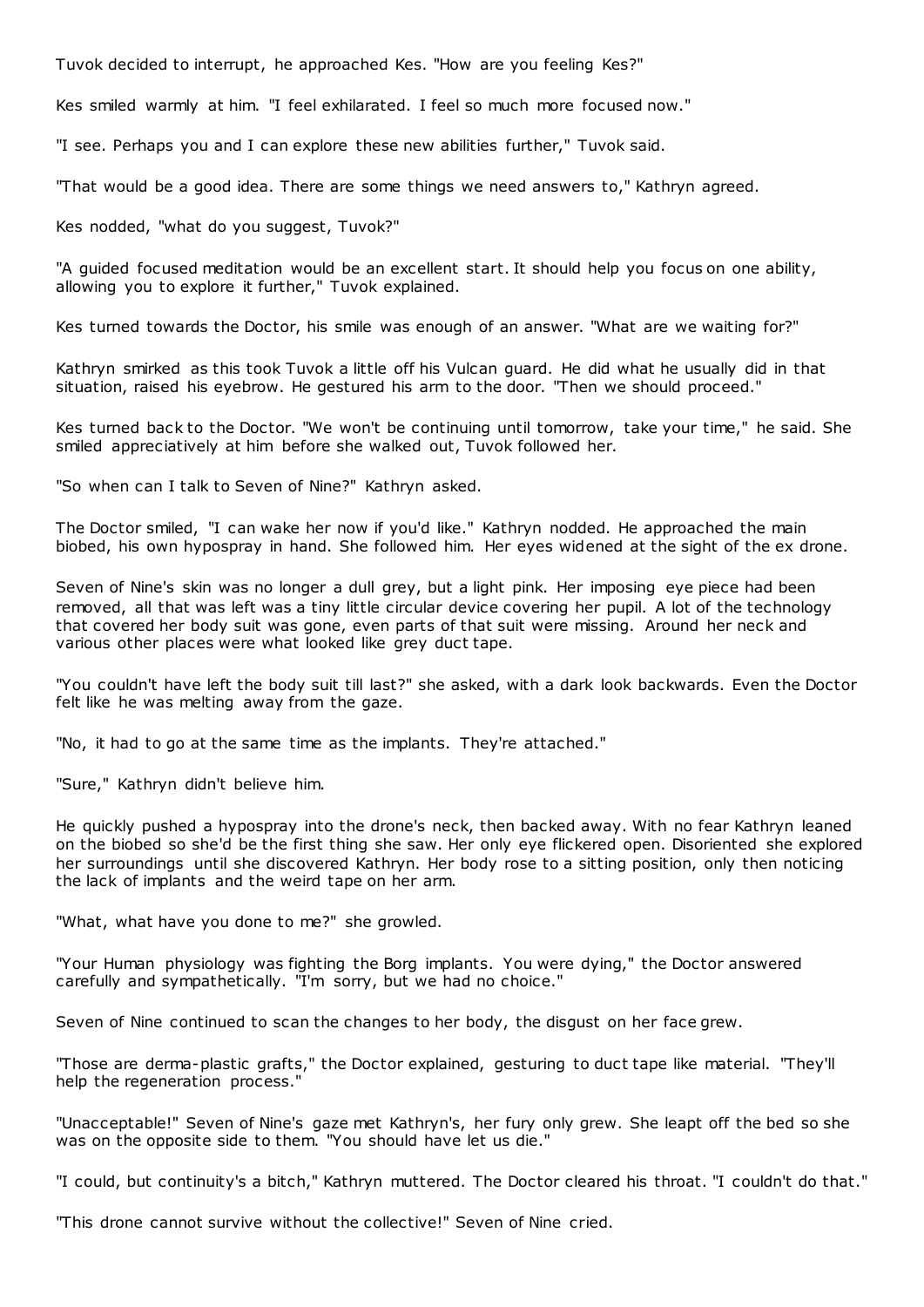Kathryn was about to respond, but the Doctor chimed in first. "I beg to differ. Now the Borg implants are gone, your Human systems are free to thrive, and thriving they are." Seven of Nine stared at him with despair. Kathryn slowly turned her head whilst arming a delete EMH glare. He scampered off with his tail between his legs.

"Why are you doing this to us?" Seven of Nine demanded.

"Because the original producer was a pervert who wanted to sleep with you, and something about ratings," Kathryn replied nonchalantly. "Why it needed to happen in this series, I'll never know." She got the blank stare she expected. "Fine, fine, enough of the fourth wall. You're Human, and as far as we're concerned what the Borg represent is worse than death. To lose our dreams, our futures, all to satisfy a collective consciousness. It's horrifying, and you should have the chance to escape it.

"You are forcing your ideals on us," Seven of Nine growled.

"No, that was you when you were trying to get us assimilated. Having my baby sleep in those weird drawers you have doesn't fly with me," Kathryn muttered.

"This is a punishment?" Seven of Nine questioned.

"No," Kathryn sighed. "All I wanted is for you to start speaking English and have someone punch you in the face."

The Doctor dared to approach with a tiny coffee cup, he left it on the biobed. Kathryn snatched it without even looking.

Seven of Nine's one eye narrowed. "Your weapon, it was foolish to advertise that you owned it. The collective will come for it."

Kathryn scowled at her while sipping on the tiny cup. "Are we back to the nanoprobe weapon again? I tell you, it's hard to get a decent thank you around here."

"No. Your other weapon. The one that disabled us," Seven of Nine plainly answered. Kathryn's death glare came back, Seven of Nine didn't back down though. The Security team nearby though felt the flames from afar, they scuttled backwards as far as the walls would let them.

"You're speaking nonsense. I get more sense out of you when you forget that E's aren't silent," she muttered. "Against my personal dislike of you so far, I want to help you."

"Only to save yourself," Seven of Nine snarled.

Kathryn's scowl was replaced with a smug smile. "Oh so we admit that assimilation isn't a good thing?" Seven of Nine turned away, unable to answer for now. "Now we're getting somewhere. It's obvious that you're in pain, that you're frightened, you feel isolated, alone..."

"You are an individual," Seven of Nine muttered, slowly approaching her. "You are small."

"No, I'm just normal. You really should ask the Doctor to get those things reduced, your back will thank me later," Kathryn countered, pointing at the drone's chest.

Seven of Nine ignored the insult and continued, "you cannot understand what it is to be Borg!"

"No, but I can imagine. You spend your whole life as a mindless automaton, a slave to the hive. No free will, no personality," Kathryn said, circling the drone like an animal. Seven of Nine looked down, deep in thought. "Suddenly all of that is gone. You have to think for yourself, but you don't know how. Your future is uncertain, random, unpredictable." Kathryn stopped mostly behind her, looking over her shoulder. "It must be frightening," she whispered.

Craig and Foster both shuddered as the room felt like it dropped ten Celsius. "God, never cross Janeway," Foster whimpered.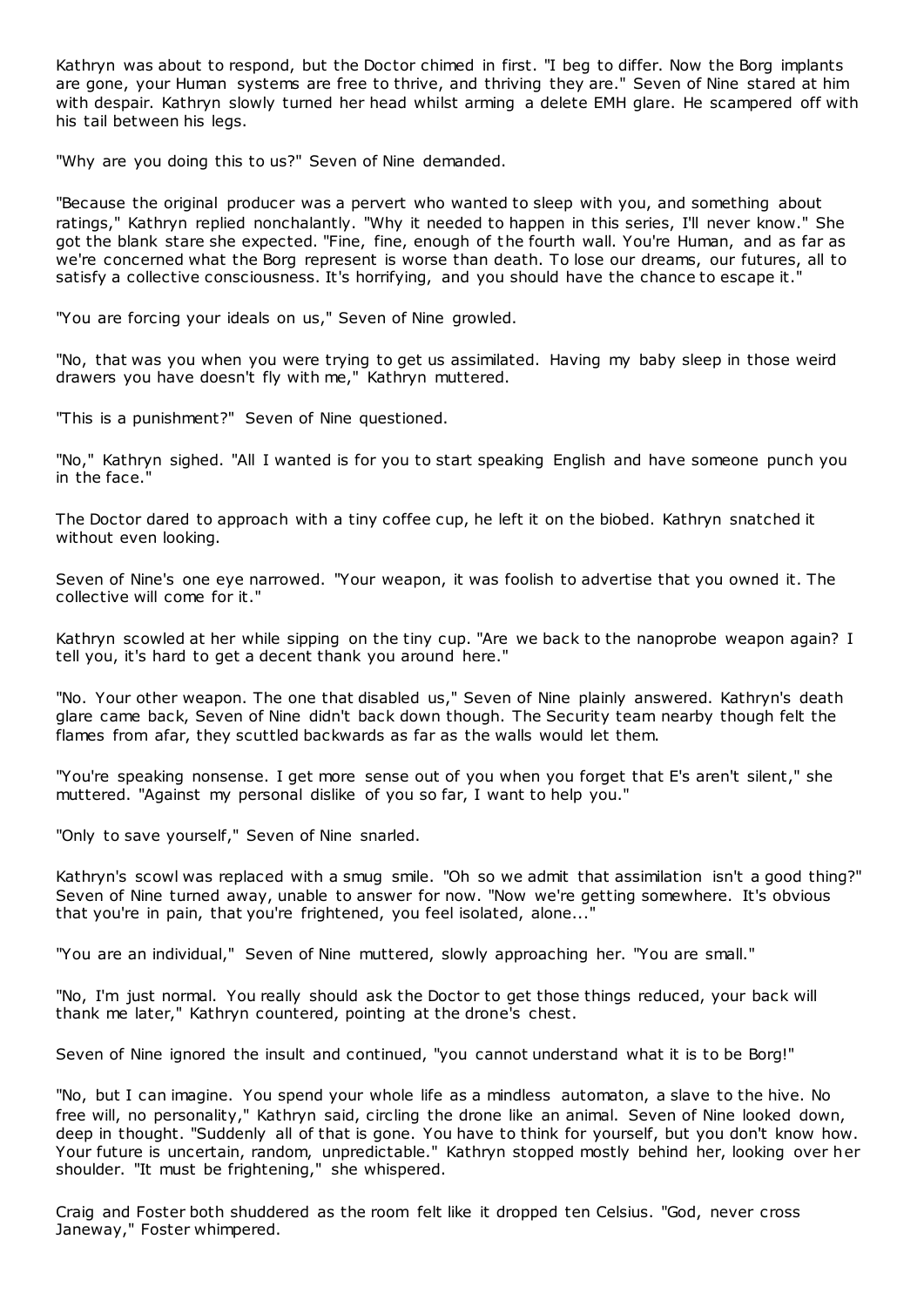"You're not wrong," Craig agreed.

"This drone is small now, alone," Seven of Nine stepped forward grimly. "One voice, one mind." Squeezing her eye shut, she leaned on the biobed, the pain unbearable. "This is unacceptable, we need the others!"

"As long as you remain on Voyager you won't be alone. It may not be unified, but it is a c ollective, a Human one. We live and work together," Kathryn said softly. "It will be hard at first, but you'll learn to adapt." Seven of Nine turned to stare at her, her eye wide. "That's what you Borg do best, isn't it?"

"Insufficient," she complained.

"Tough," Kathryn's harsh demeanor returned. The last sip of coffee immediately fixed that. "Besides this collective needs you. The Borg crap you installed is interfering with our warp core. We need your help to remove them. Your expertise, your co-operation." Her face turned stone cold, "you must comply."

The ex drone could only stare at her.

Kes stared deeply into the flame. As it grew in strength, Tuvok's caution did as well.

"Now, reduce the flame," he instructed.

The candle in between them returned to normal. Kes never moved from her sitting position, her demeanor was calm and collected.

"Excellent. You've never demonstrated this level of control before," Tuvok said.

"It was as though I knew what had to be done, and..." Kes trailed off, her eyes seemed to see something different.

"What's wrong?" Tuvok asked.

"Something's happening," Kes only replied with.

The three Security officers lay on the ground, unconscious and bruised. Their rifles lay unused, discarded on the floor. James stepped over one of them, then crouched down. With a heavy sigh he lifted the unconscious man up by the shoulders.

Chakotay stepped out of the turbolift, complete with baby carrier and baby. To everyone's amusement he was now sporting sparkly white hair. "Report."

From the Tactical station all he got was a giggle. This was the trigger to set everyone off as well.

"What!?"

Tom quickly turned his chair around as his face was turning very red. "Isn't that stuff supposed to go on the baby's butt, not you?"

Chakotay didn't know what he meant at first, he then caught a glimpse of the white from the corner of his eye, reflected off a nearby station. He groaned angrily, "damn talc bottle. Can I get a report now?"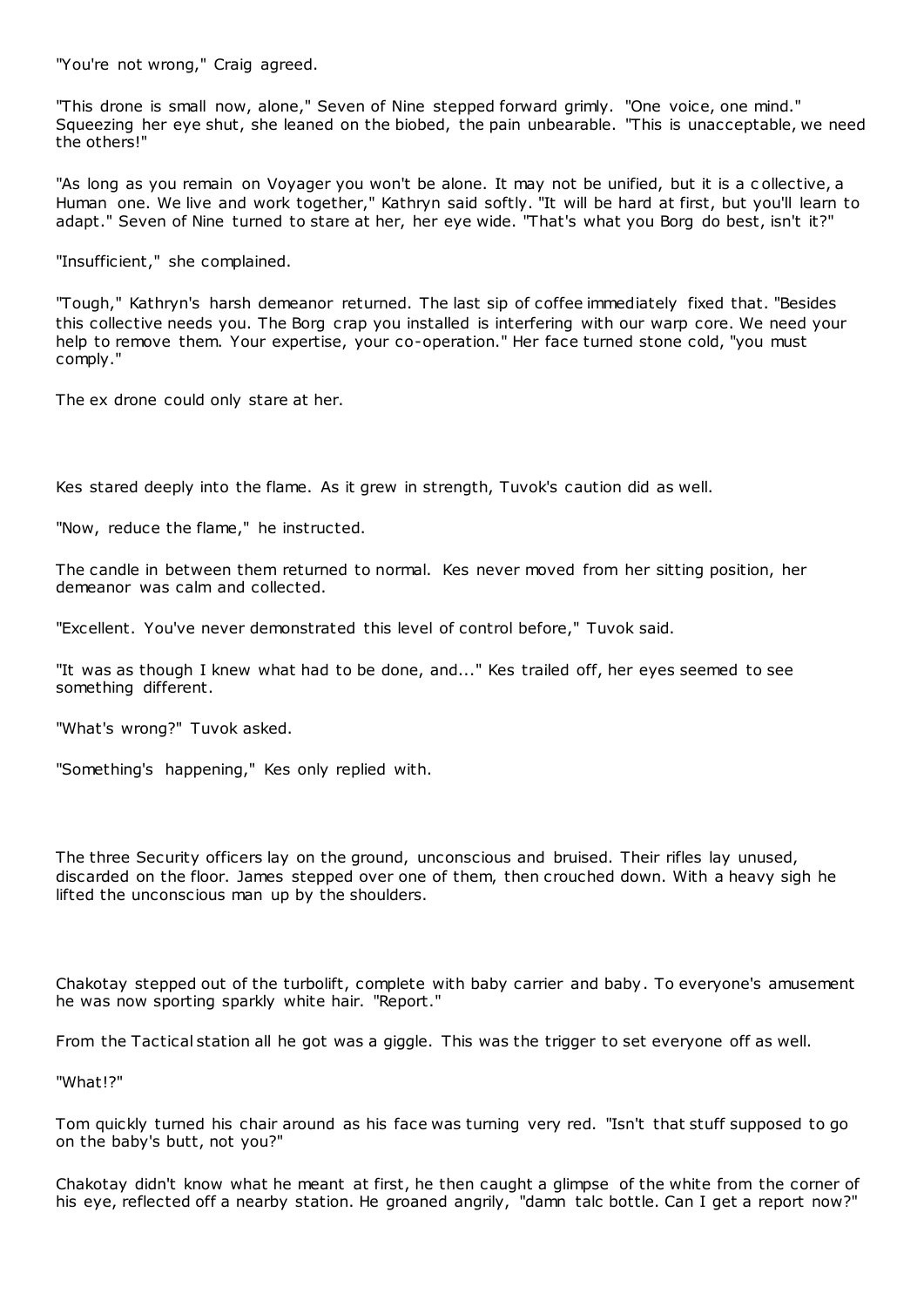"We're still dead in the water and..." Tom snorted into laughter again. This set everyone off again.

Chakotay aimed his anger in Jessie's direction, her laughter made her immune to it. "What are you doing at Tactical? It actually requires you to work, you know."

"It was either her or an unknown," Tom chuckled.

Chakotay rolled his eyes, "all right hyenas, it's not that funny. Where is everyone?"

"Tuvok's with Kes, Harry offered to help in Engineering. Janeway's probably deflating the Borg Queen," Jessie giggled.

"Enough. We're in Borg Space with no warp engines. How can you laugh at a time like this?" Chakotay snapped.

Tom's tried to contain his next laugh in his throat, Chakotay heard it anyway. He turned around, "sorry I just thought... this is the hair of a killer." He couldn't help it and laughed his butt off.

"I don't get it," Jessie frowned.

"Lucky you," Tom said sincerely. He laughed anyway. Chakotay growled in his direction, that just made him laugh even harder.

Most of the Engineering staff gawked in shock and horror as Kathryn arrived, with Seven of Nine and the rest of Security Team One right behind her. B'Elanna slammed her hand down on the computer panel in front of the core, which was a very dark and dull blue with no life in it.

"God, it's like pulling weeds," she growled.

Harry turned her way, his eyes widened to twice their normal size. "Um..."

B'Elanna scowled in his direction, she then looked around to see what his eyes were widening about. "You've got to be kidding."

Kathryn stood in front of her, Seven of Nine stopped at her side. The team stayed at a safe distance behind them both.

"You have neglected to remove the autonomous regeneration sequencers," Seven of Nine explained.

"You remember Seven of Nine?" Kathryn said, not so pleasantly.

"How could I forget?" Harry blurted out, in a chirpy voice. B'Elanna chucked a dirty look at him.

Kathryn did the same thing, "god Harry, surely you should be out of puberty by now." This comment made him drop a few inches in height, and softened B'Elanna's mood a tiny bit. "She's got a few hours to spare between treatments, so put her to good use."

"You can start with the plasma relays," B'Elanna said without even a blink. "You do remember what they looked like before you turned them into a Borg circus?"

Seven of Nine matched her stone cold glare with ease, "yes."

"Good, let's get this over with," B'Elanna growled, turning her back on the Borg.

Harry remained, almost welded to the floor. Kathryn gave him another warning look. "I want updates on the hour." She marched away, the Security team quickly got out of her way.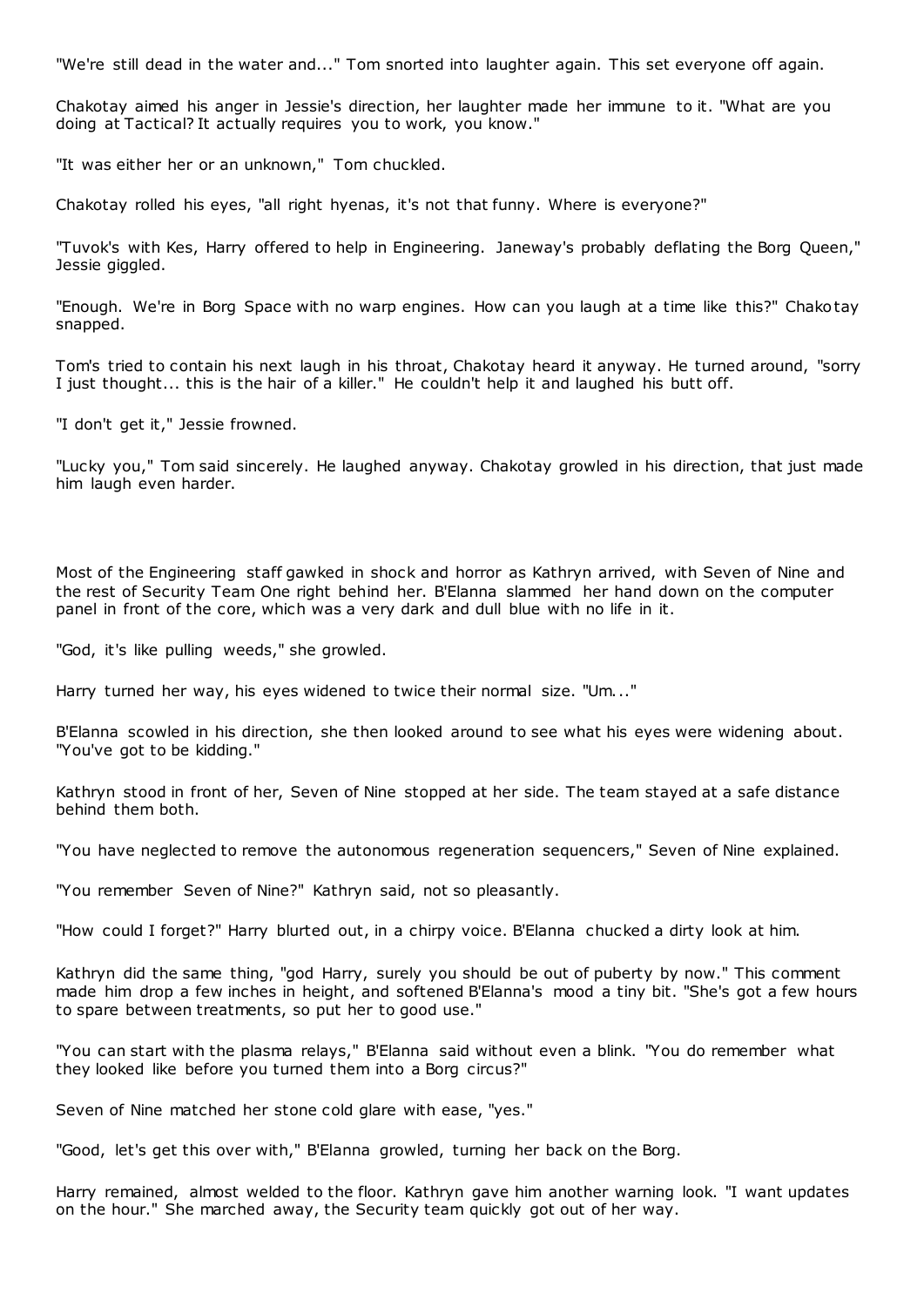On the Bridge, Chakotay was finishing off brushing the talc powder from his hair. The floor and his chair were covered in the stuff, even his daughter on the other seat was sparkling.

Both Opps and Tactical beeped madly, Jessie's face drained in colour. "Commander, a quantum singularity's just opened up, two thousand kilometres away."

"What?" Chakotay leapt from his seat, ignoring the powder in the air effect when he did.

Harry lead Seven of Nine and her Security entourage into the Jeffries Tube. They remained at the doorway while she and Harry worked on a Borgified console.

"So er... do you have a name other than Seven of Nine?" he badly improvised. She ignored him. "So what does Seven of Nine mean anyway, settle an argument for me. Seven out of nine drones, or..." The look she gave him made his blood run cold, he quickly scampered off to a different panel.

Her only eye focused on the panel. She turned her head Harry's way. "Ensign Kim, your assistance?"

Harry turned back around.

Tuvok couldn't believe what he was seeing. The candle they were using for the meditation was shimmering. Its entire structure was like liquid being sloshed around in a container. Eventually it settled back to normal, Kes looked up at him immediately. Her eyes were wide with wonder.

Tuvok tried to collect his thoughts as she stared at him, waiting for some kind of feedback.

"I can't explain it any better, it's like the sub atomic was just the surface and there were... waves underneath it," Kes tried to put her thoughts into words.

"I see. It seems that your abilities exceed the limits of the meditation lamp. Perhaps we should..." Tuvok said. Kes scrambled to her feet, pacing forward. "What is it?"

"The Borg," she said, her gaze seemed out of the room. "She's trying to contact her people." Her body swung around in his direction.

Tuvok slapped his commbadge, at the same time the Red Alert klaxon sounded and the red lights began flashing.

"Wait! I think I can stop her," Kes calmly said.

Kathryn ran to the centre of the Bridge to join Chakotay, she tried to ignore the sparkly effect that was there. "What is it?"

Chakotay swallowed hard, "Species 8472, they're back."

Kathryn swung around to look at the viewscreen. One lone bio ship loomed closer.

"Do we have any of those torpedoes left?" Kathryn demanded.

Chakotay nodded, "I checked. She's loading them now."